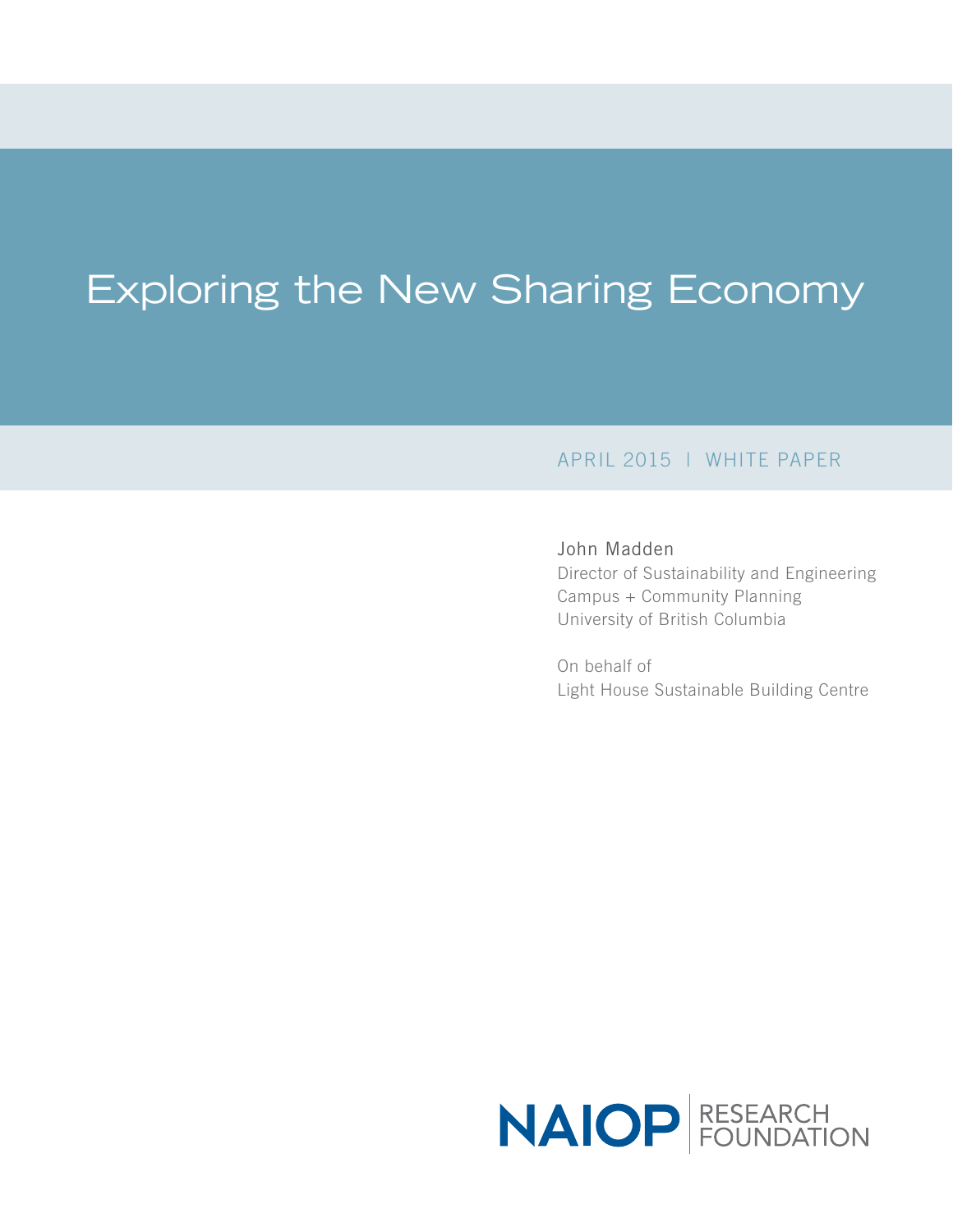Prepared for and Funded by the NAIOP Research Foundation.

© 2015 NAIOP Research Foundation

There are many ways to give to the Foundation and support projects and initiatives that advance the commercial real estate industry. If you would like to do your part in helping this unique and valuable resource, please contact Bennett Gray, senior director, at 703-904-7100, ext. 168, or gray@naiop.org.

Requests for funding should be submitted to research@naiop.org. For additional information, please contact Margarita Foster, NAIOP Research Foundation, 2201 Cooperative Way, Suite 300, Herndon, VA 20171, at 703-904-7100, ext. 117, or foster@naiop.org.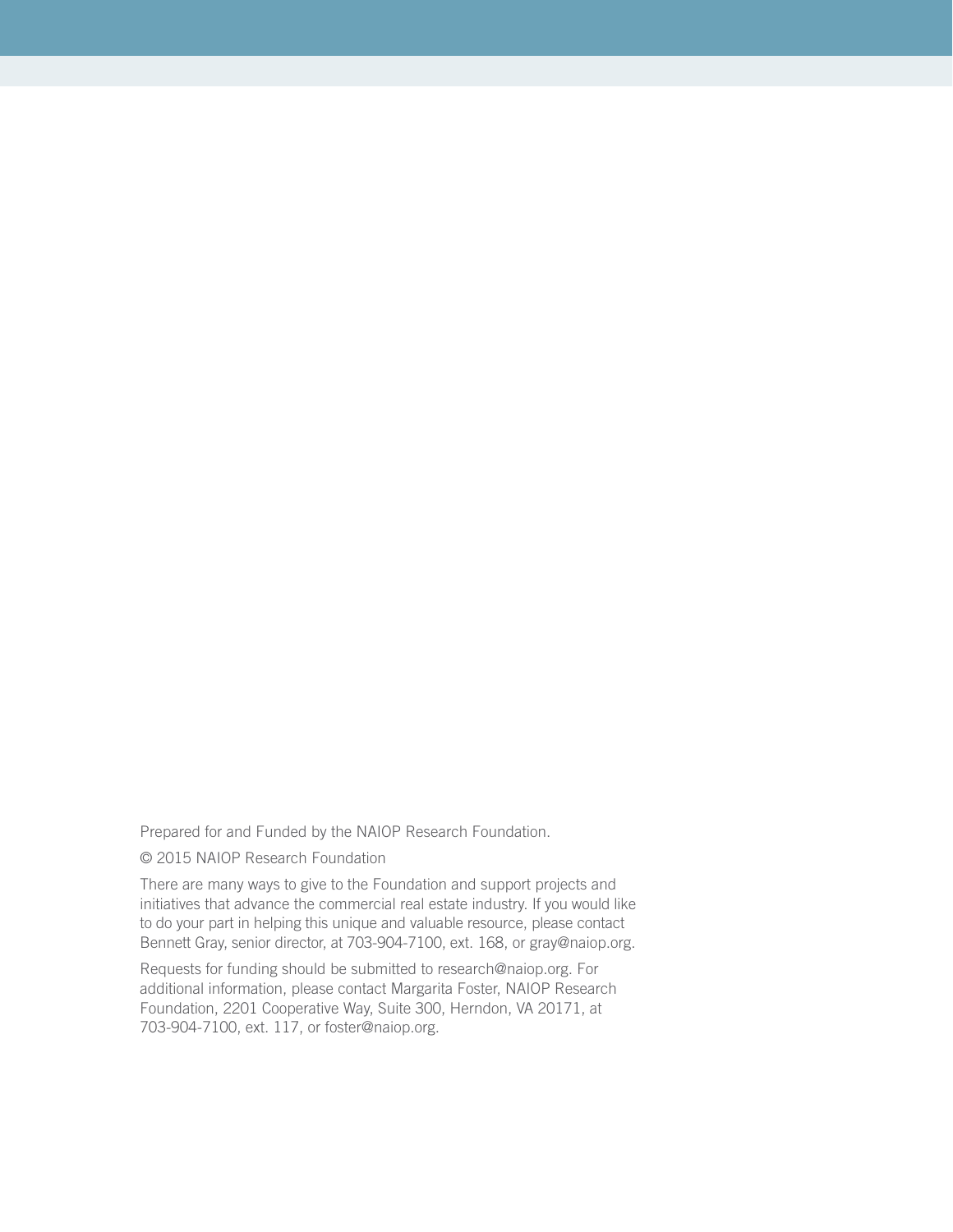# **Contents**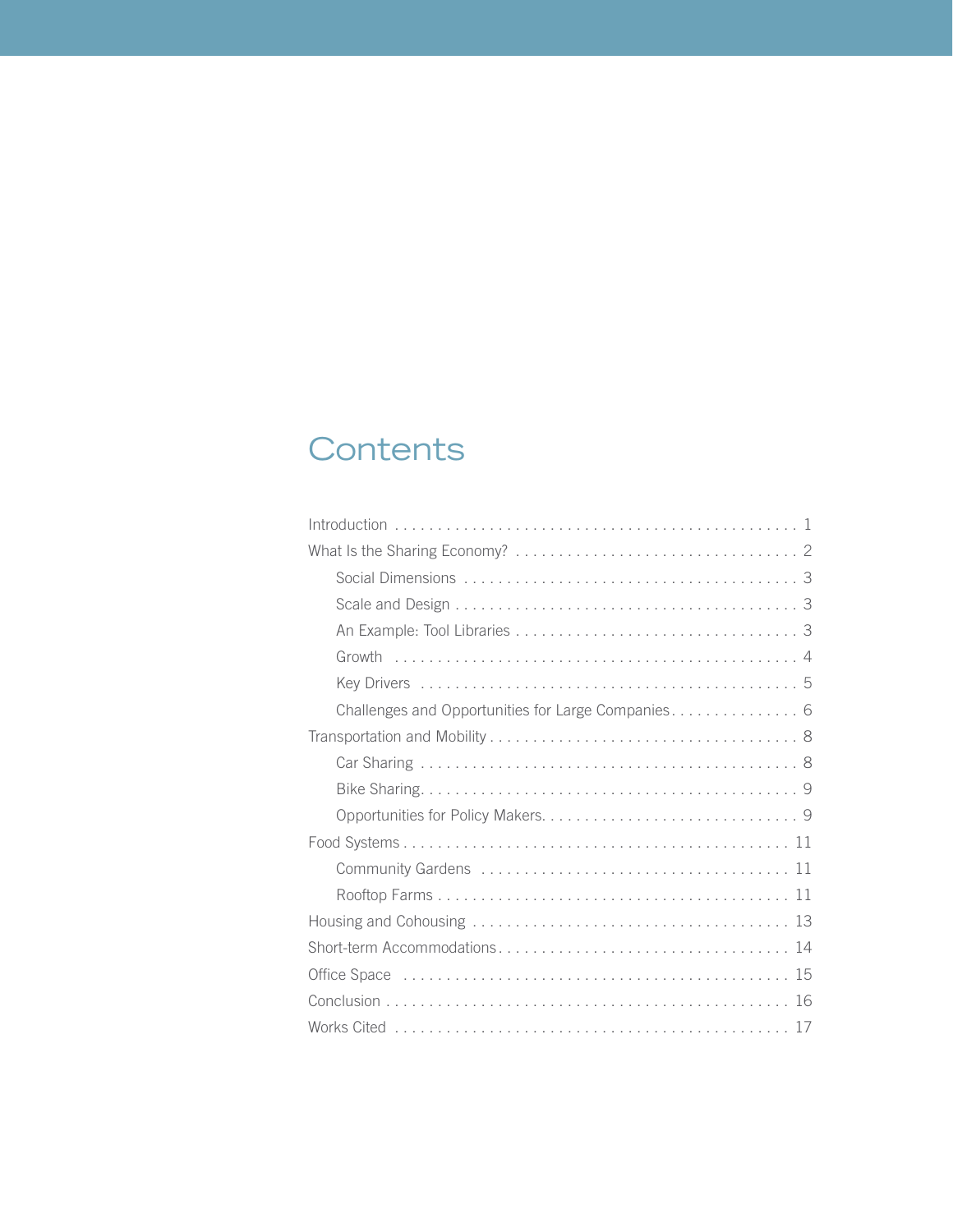### About NAIOP

NAIOP, the Commercial Real Estate Development Association, is the leading organization for developers, owners, investors and related professionals in office, industrial, retail and mixed-use real estate. NAIOP comprises 15,000 members in North America. NAIOP advances responsible commercial real estate development and advocates for effective public policy. For more information, visit www.naiop.org.

The NAIOP Research Foundation was established in 2000 as a 501(c)(3) organization to support the work of individuals and organizations engaged in real estate development, investment and operations. The Foundation's core purpose is to provide these individuals and organizations with the highest level of research information on how real properties, especially office, industrial and mixed-use properties, impact and benefit communities throughout North America. The initial funding for the Research Foundation was underwritten by NAIOP and its Founding Governors with an endowment fund established to fund future research. For more information, visit www.naioprf.org.

### About the Researcher

**John Madden** is director of sustainability and engineering, campus + community planning, at the University of British Columbia in Vancouver.

### **Disclaimer**

This project is intended to provide information and insight to industry practitioners and does not constitute advice or recommendations. NAIOP disclaims any liability for action taken as a result of this project and its findings.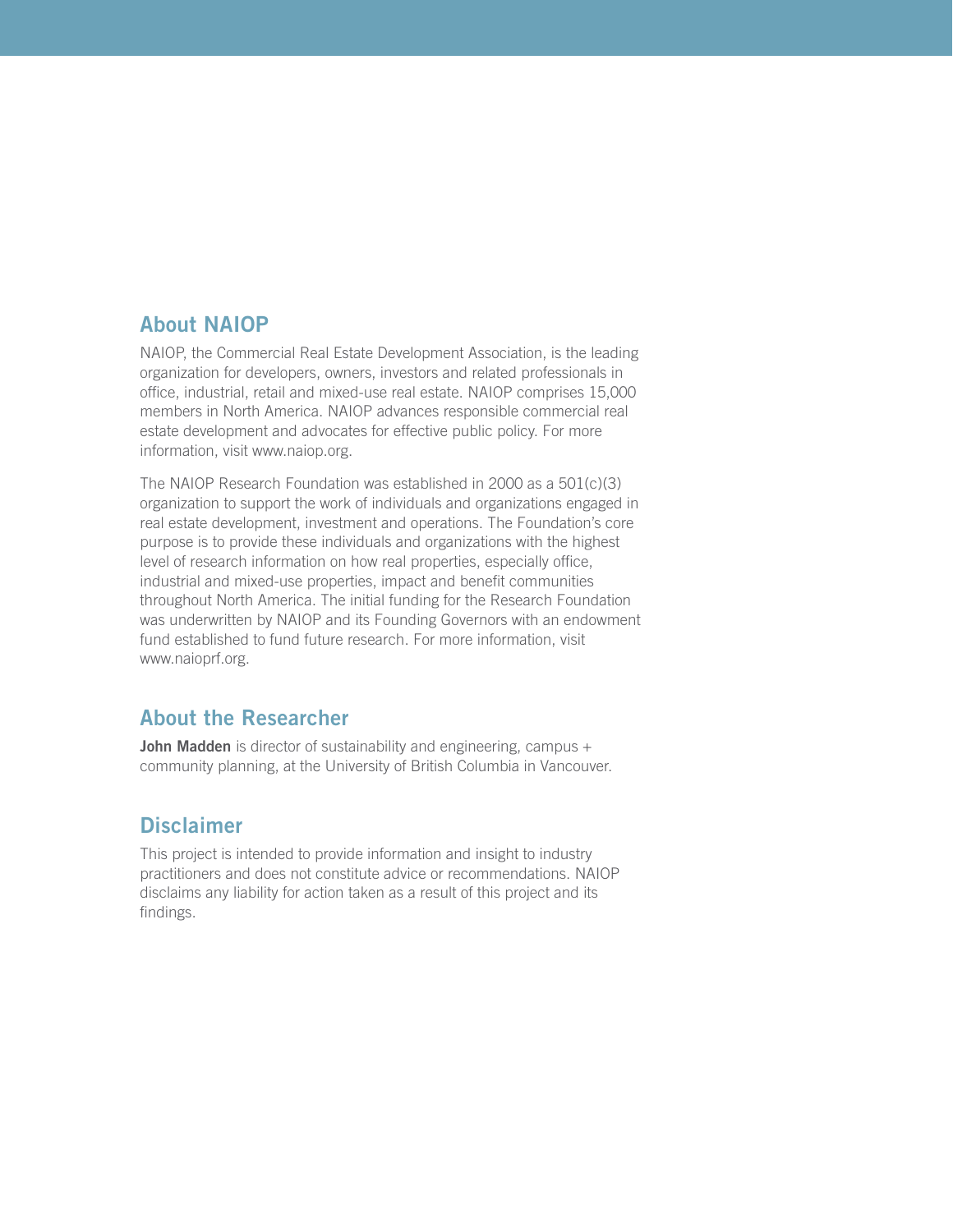### <span id="page-4-0"></span>Introduction

The "sharing economy" has been receiving a lot of buzz across popular media, academic and business circles, and local government as well as social enterprises. As the label suggests, the sharing economy is a means of sharing goods, services, ideas, information and skills through a network of individuals, often facilitated through social networks via computers and mobile apps. It can be done for monetary and/or altruistic benefit. On the surface, it seems quite benign, but in reality the sharing economy, with its many micro-entrepreneurial beginnings, is surging across a vast ocean of possibilities. What started as a quiet ripple has grown into a disruptive tidal wave that is having impacts across all sectors of the economy. Time magazine has identified the sharing economy as one of the top 10 ideas that will change the world, adding that "someday we'll look back on the 20th century and wonder why we owned so much stuff." (Walsh, 2011)

In a world in which the impacts of hyperconsumption ripple economically, socially and environmentally across the globe, consumers' mindsets are changing. The market has shifted toward people making conscientious choices that have fewer environmental impacts, with a greater emphasis on renting or borrowing previously used goods and local services.

The sharing economy represents a paradigm shift that economist Jeremy Rifkin equates to the "third industrial revolution." (Rifkin, 2011) The sharing economy is an emerging and growing economic system that prioritizes access over ownership. It is a system that is supported by the underlying philosophy that finite resources must be used efficiently through the establishment of new value chains that accrue economic, social and environmental benefits via the sharing of goods, ideas, information, skills, etc. Sharing has always played a role in civil society, but has often not been recognized for its economic capacity. As large corporations based on traditional economic models are beginning to see an erosion of their consumer bases, this situation has raised consciousness among these organizations, especially those in the businesses of providing housing and short-term accommodations, transportation and food services.

The sharing economy is challenging policy makers and regulators who are trying to wrestle with how to protect public interests without suppressing all the associated benefits that come with this nascent economic force. This white paper explores the impact that the sharing economy is having on our cities in the areas of transportation, food systems, housing and shortterm accommodations, and commercial space. It also explores the various approaches of policy makers and regulators in tackling the complex issues associated with this emerging economic system.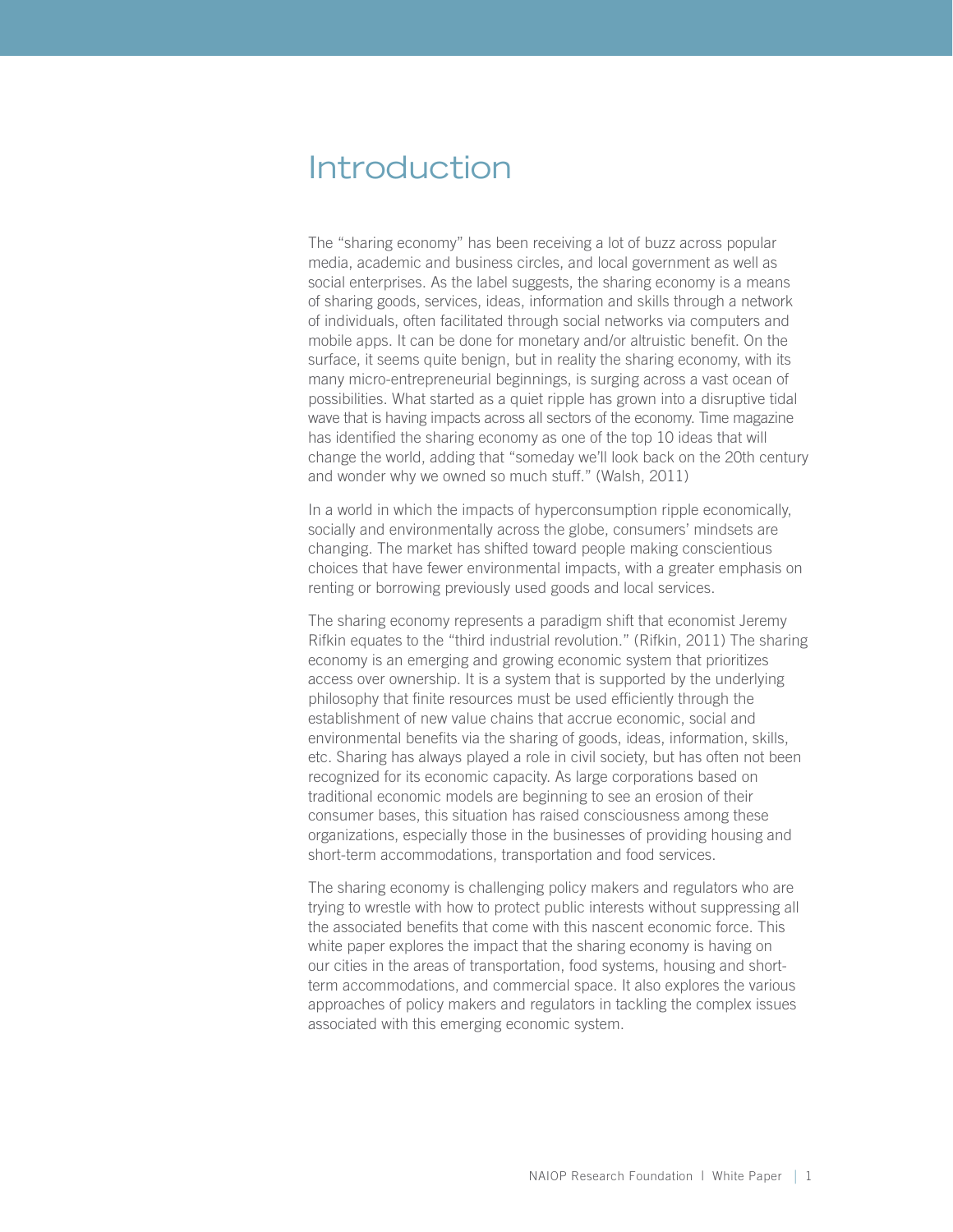# <span id="page-5-0"></span>What Is the Sharing Economy?

The sharing economy has commanded a lot of attention recently because of its rapid evolution, growth and impacts on consumption patterns. With its nascent status comes a variety of labels and definitions. Various labels, including "the sharing economy," "collaborative consumption," "the collaborative economy" and "peer to peer," are being used to describe this emerging economic trend. While these terms are often used interchangeably by those trying to describe this new economic phenomenon, each has its own meaning. Rachel Botsman, coauthor of "What's Mine is Yours," notes that shared definitions are needed for all of these terms, because each means something different; each has its own economic system, set of practices, models and social relationships. (Botsman, 2013)

The *sharing economy* is generally referred to as "economic and social systems that enables shared access to goods, services, data and talent. These systems take a variety of forms but all leverage information technology to empower individuals, corporations, non-profits and government with information that enable distribution, sharing and reuse of excess capacity in goods and services." (Mouazan, 2013) The sharing economy is characterized largely by peer-to-peer marketplaces. These marketplaces facilitate transactions in which individuals can share products and services directly, based on a foundation of trust. Trust is one of the key principles governing the sharing economy.

A *collaborative economy,* according to Botsman, is built on distributed networks of connected individuals and communities, typically facilitated via the Internet. Unlike more traditional economic models, which are based on centralized corporations that separate the consumer and the producer in a series of vertically independent functions (wholesaler, distributor, retailer), the collaborative economy enables producers and consumers to exchange goods and services via

distributed and more decentralized networks. It impacts patterns of production, consumption, finance and information transfer.

*Collaborative consumption* is an economic model of sharing, swapping, trading or renting products and services that values access rather than ownership. It is influencing our choices of what we consume and how we consume it.

A *peer economy,* sometimes referred to as a peer-to-peer or P2P economy, provides a direct connection between buyer and seller, allowing the two to directly trade products and services through a system largely built on a relationship of trust. (Botsman, 2013)

The sharing economy and collaborative consumption derive greater utility out of products, assets or services that would otherwise lay idle or underused. They are a type of redistribution market that finds new uses for existing products rather than manufacturing and buying new ones. The advantage of sharing is that people do not need to put their unused "stuff" in garages or other storage spaces that, when filled, require them to dispose of the excess stuff at the landfill.

This is where the sharing economy can have significant impacts. It can be monetized or nonmonetized. An example of a nonmonetized part of the sharing economy is the emergence of the Freecycle Network, through which goods and products are redistributed at no cost. Freecycling is estimated to divert approximately 24,000 items, or the equivalent of 700 tons of consumables, out of landfills every day. (Botsman and Rogers, 2010) Monetized elements of the sharing economy are discussed in the following sections of this white paper. The sharing economy essentially involves matching those who have an item or service with those who need it, often through some form of peer-to-peer sharing.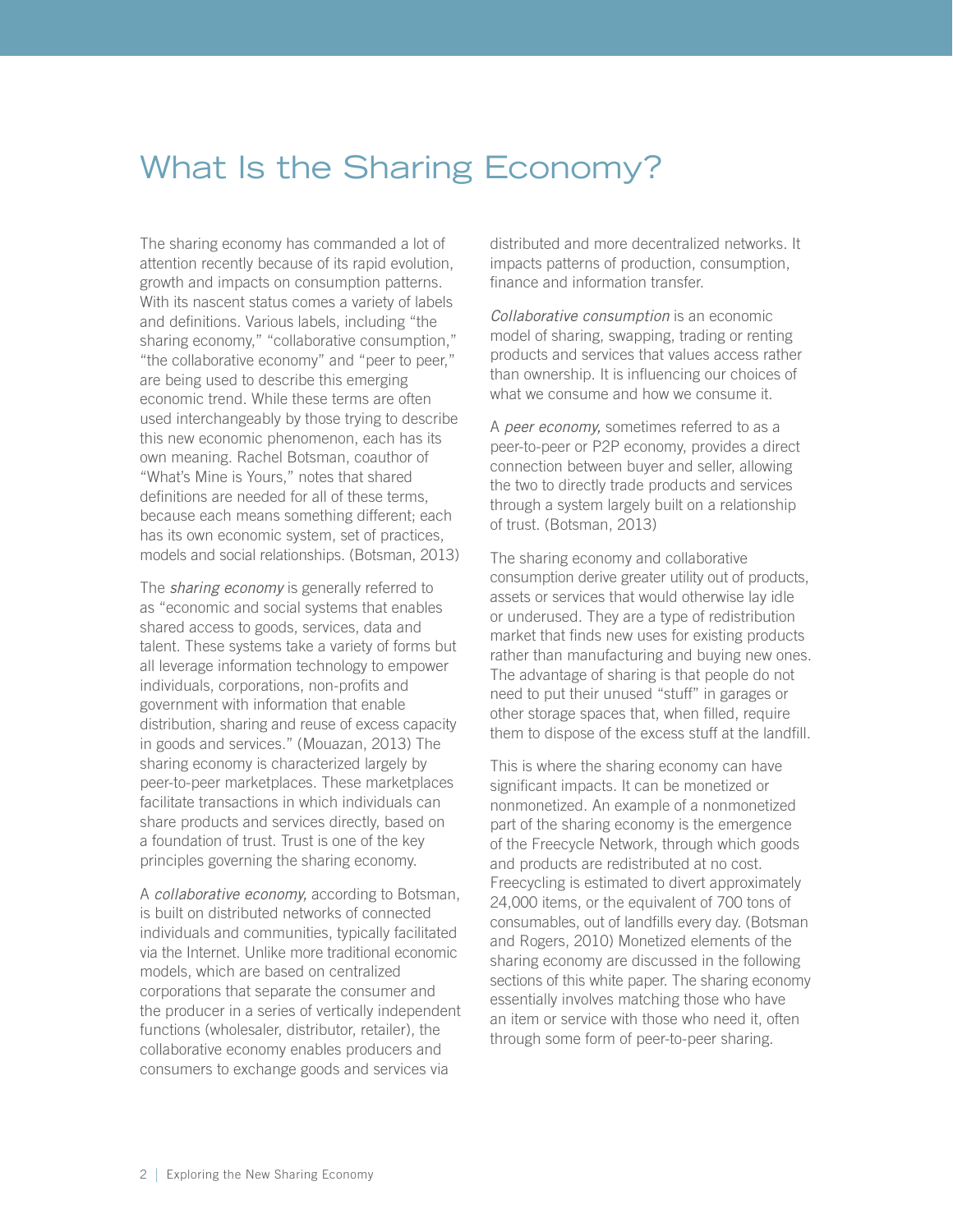#### <span id="page-6-0"></span>Social Dimensions

When we think of the elements that make up our cities and local communities, we recognize that these places are largely defined by shared public assets ranging from swimming pools, parks and community centers to libraries, schools, child care facilities, roadways and parking. These elements become the social and cultural fabric that supports jobs, a sense of place and neighborhood cohesion.

The sharing economy also has a social dimension, in which P2P exchange is combined with cultural and social celebrations. Every spring, on Queen's Day (the queen's birthday), the city of Amsterdam transforms itself into "Vrijmarkt," one of the world's largest free markets. Residents claim a piece of sidewalk along the canal to display items that had been tucked away in closets and attics, while neighbors, visitors and antique store owners seek out treasures for their own domestic or potential commercial purposes. The Vrijmarkt brings a sort of social commerce that combines live music on street corners, impromptu theater, circus acts, sidewalk barbeques and dancing while providing a venue for exchanging items and experiences. It has also become a tourist draw, attracting thousands of visitors to experience and participate in the annual tradition. It is analogous to a massive yard sale that involves homes and people across the city, with an infusion of music and celebration to make it memorable and fun. Buyers and sellers generally engage in conversations about items that are followed by friendly negotiations. These social interactions often feel more personal and "real" than a typical transaction at a mall or other retail outlet.

### Scale and Design

While the "free market" concept can operate on the city scale — as illustrated by the Amsterdam example — it can also work well at the building or block scale. Consider the potential opportunities that exist within multifamily residential buildings in terms of unused or underused household appliances that take up space in already compact living arrangements. Why not provide space

within basement foyers or other common areas where people can place goods or products they no longer need or are willing to share? Multifamily buildings could provide a sort of mini free market where residents could exchange goods. Amenity or storage areas could include areas where specialty appliances or tools could be stored for use by all residents. Does every unit require its own vacuum cleaner, waffle iron, food processor, fondue set, deep fryer and other specialty appliances, many of which are used infrequently? "There are 80 million power drills in America that are used an average of 13 minutes," says Brian Chesky, one of the founders of Airbnb. "Does everyone really need their own drill?" (Friedman, 2013)

In fact, the city of Vancouver now requires developers to set aside space within large multifamily residential buildings for occupants to place recyclables and other durable items to be diverted from landfills. An informal economy often takes place at the edge of a multifamily building's waste container, where people leave unwanted but still usable goods beside the dumpster for others to sort through and take away. These areas become mini thrift marts, where residents peruse discarded items for potential reuse. By making these types of informal exchanges possible, these spaces help increase the life span of products and reduce people's need to purchase new products (with all the associated materials and energy that go into the manufacturing process), while also helping to reduce the amount of goods going into landfills.

#### **An Example: Tool Libraries**

We often think of libraries as places where people go to borrow books and, increasingly, other — often digital — information sources. Libraries are often considered integral parts of a community, places that are important for education and socialization. But the concept of the library has expanded to include everything from tools to sporting equipment. The notion of idling capacity is most relevant to tools, which people often purchase for a single do-it-yourself (DIY) project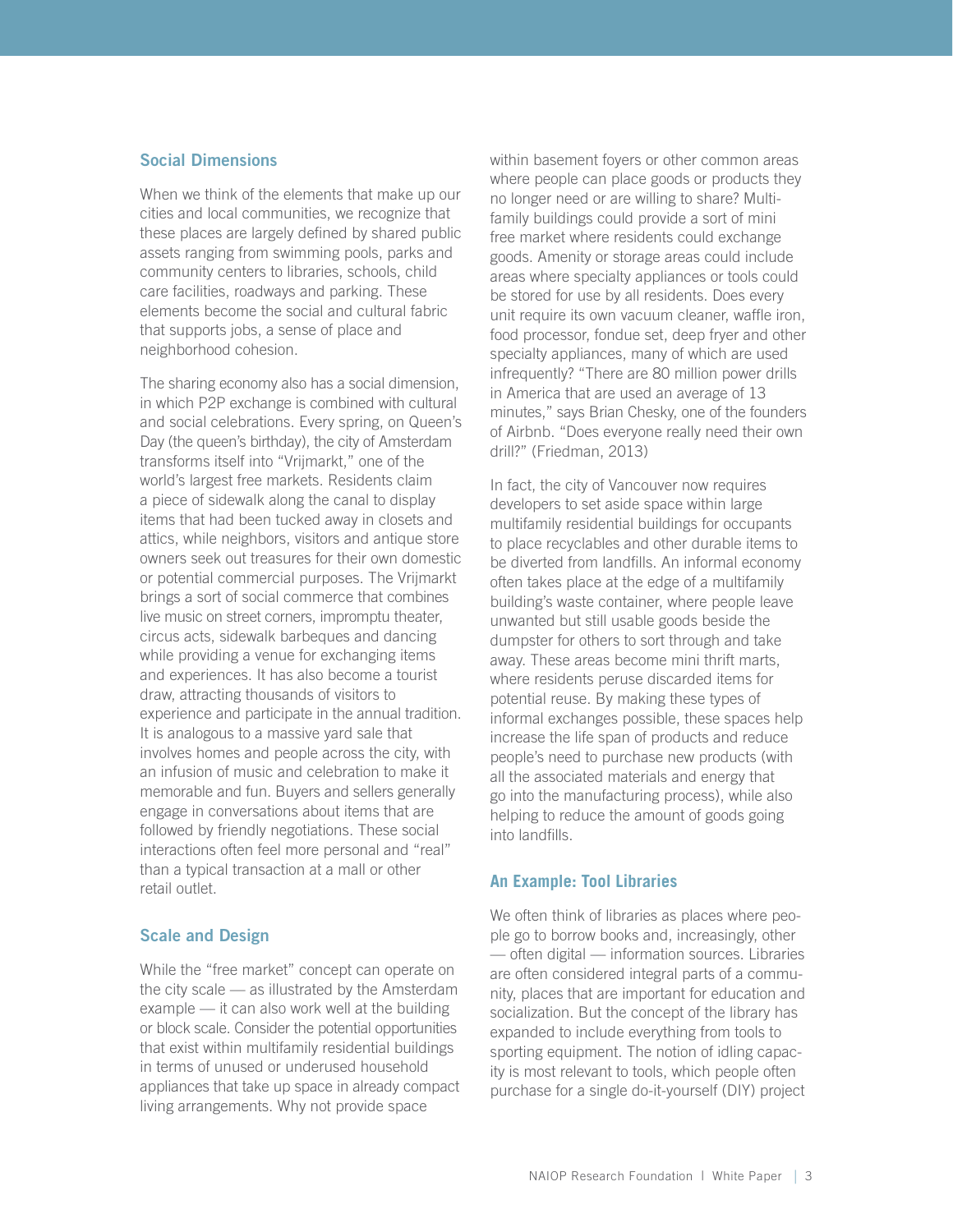#### The Vancouver Tool Library

<span id="page-7-0"></span>The following text is adapted from an interview with Chris Diplock, cofounder of the Vancouver Tool Library and The Sharing Project in Vancouver, British Columbia, and material available on the library's website. (http://vancouvertoollibrary.com/)

The concept for the Vancouver Tool Library (VTL) arose when Chris Diplock and his girlfriend built a chicken coop in fall 2010 with tools borrowed from neighbors. This experience led Diplock and some friends to explore more structured tool lending arrangements. They discovered an array of tool lending libraries in the U.S. and, after further research and input from other organizations, incorporated the VTL in spring 2011. The cooperative tool lending library is located in the city's Cedar Cottage neighborhood. Members, who pay a one-time "member share" and an annuaI maintenance fee, can borrow a wide variety of tools for home repair, gardening and bicycle maintenance. The library also offers affordable workshops on tool-related skills and projects.

"We are motivated by a vision of our community empowered by the tools and skills needed to transform their homes and communities into vibrant spaces that reflect a commitment to sustainability," states the VTL website. "To get there, we are creating a community resource that will reduce the costs of improving and greening the places in which we live, work, and play."

For its first year and a half, the VTL was run entirely by volunteers. It was self-financed and supported through community partnerships. Initial expenses were limited to the cost of purchasing tools. While it did receive a large amount of donated equipment, materials and tools, the VTL had to buy about half of its initial inventory of tools, in order to make the library convenient and relevant to members. Since the VTL's inception, the organization has moved from a 50 percent donated tool inventory to one that is over 80 percent donated.

According to the VTL's 2013-2014 annual report, the project, which was then entering its third year, of our services has grown across the board, from workshop attendance to membership renewal rates to inventory use. … Though operating at a loss for the fiscal year of 2014, our revenue has grown. The proportion of our operating revenue supplied by financial grants fell from 45% to less than 20%, indicating that the cooperative is well on its way to financial self-sustainability."

or other use. People spend vast amounts of resources and money on these tools, which then have to be stored, taking up valuable space in their homes, even though they may be used only rarely after their initial purchase. Chris Diplock, founder of the Vancouver Tool Library, decided to develop a cooperative tool lending library because of unmet needs within his community. (See "The Vancouver Tool Library" at left) Tool libraries have emerged in communities throughout North America as an alternative to each individual purchasing his own tools, which leverages existing resources, reduces the individual's environmental footprint, limits the consumption of resources and increases a sense of community through sharing.

#### **Growth**

After the deep and persistent economic downturn that began in 2008, the sharing economy provided a new avenue to leverage purchasing power through peer-to-peer business platforms. The sharing economy provides an opportunity for direct transactions between peers, thereby reducing the role of large corporations that act as brokers in the process.

The sharing economy has been steadily gaining market share. Its growth has been facilitated largely through social enterprises — organizations whose primary purpose is improving human and environmental well-being, rather than maximizing profits for external shareholders — and Internet startup companies that help to connect those who have goods or services to share with the vast market of those who want access to those goods or services. In 2013, Forbes magazine estimated that the sharing economy would surpass \$3.5 billion in revenue that year, with growth exceeding 25 percent. (Geron, 2013)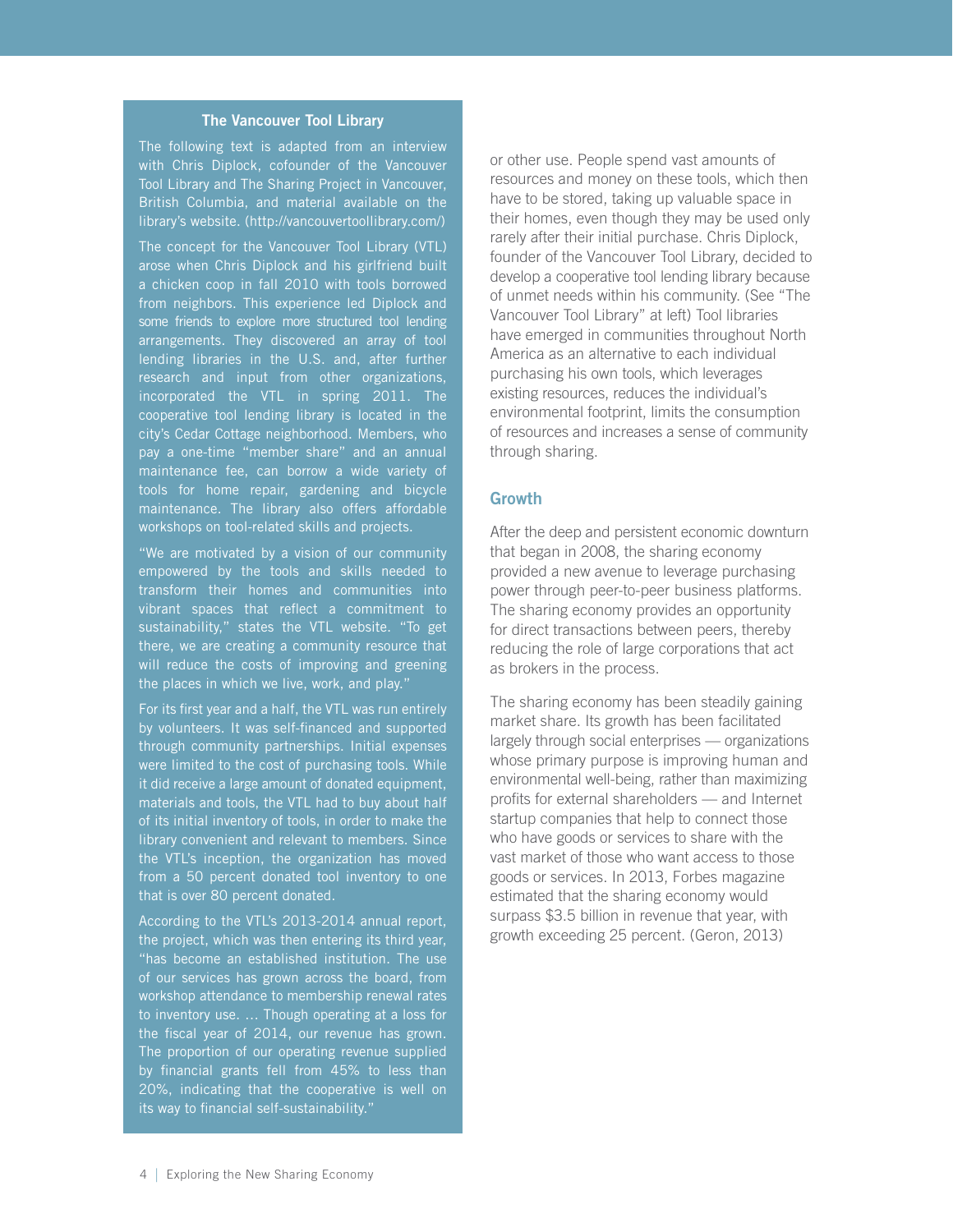<span id="page-8-0"></span>

Note: Icons on this graph indicate the relevant percentages of 537 participants in the sharing economy who participated in "The New Sharing Economy" study conducted by Latitude Research and Shareable. The greatest areas of opportunity for new sharing businesses are those where few services currently exist within a specific industry category and where many people are either a) sharing casually (not through an organized community or service) or b) not sharing at all, but interested in doing so. These include transportation, items that are infrequently used and physical spaces.

Source: Adapted by Damuen Kim, Light House Sustainable Building Centre, from a graph created by Latitude Research and Shareable.net *for "The New Sharing Economy," 2010. http://www.shareable.net/blog/the-new-sharing-economy*

#### Key Drivers

Some of the key drivers that have helped catalyze the sharing economy include the following:

- **The Internet and mobile access.** The Internet has revolutionized economic thinking and practice. Mobile access, via smartphones and tablets, makes sharing via the Internet convenient, expedient and easy. The proliferation of Internet use and mobile access across North American homes has brought about social networks that help to facilitate peer-topeer (P2P) and peer-to-business (P2B) transactions. Early pioneers in these areas include Napster (music and movies) and eBay (merchandise).
- **Declining real incomes.** The divide between the upper and middle classes is becoming larger, and the inability of middle-income earners to keep up with inflationary pressures is helping to drive the sharing economy. Rising inflation and stagnant incomes create opportunities for shared platforms that provide access to goods and services without the high costs of ownership.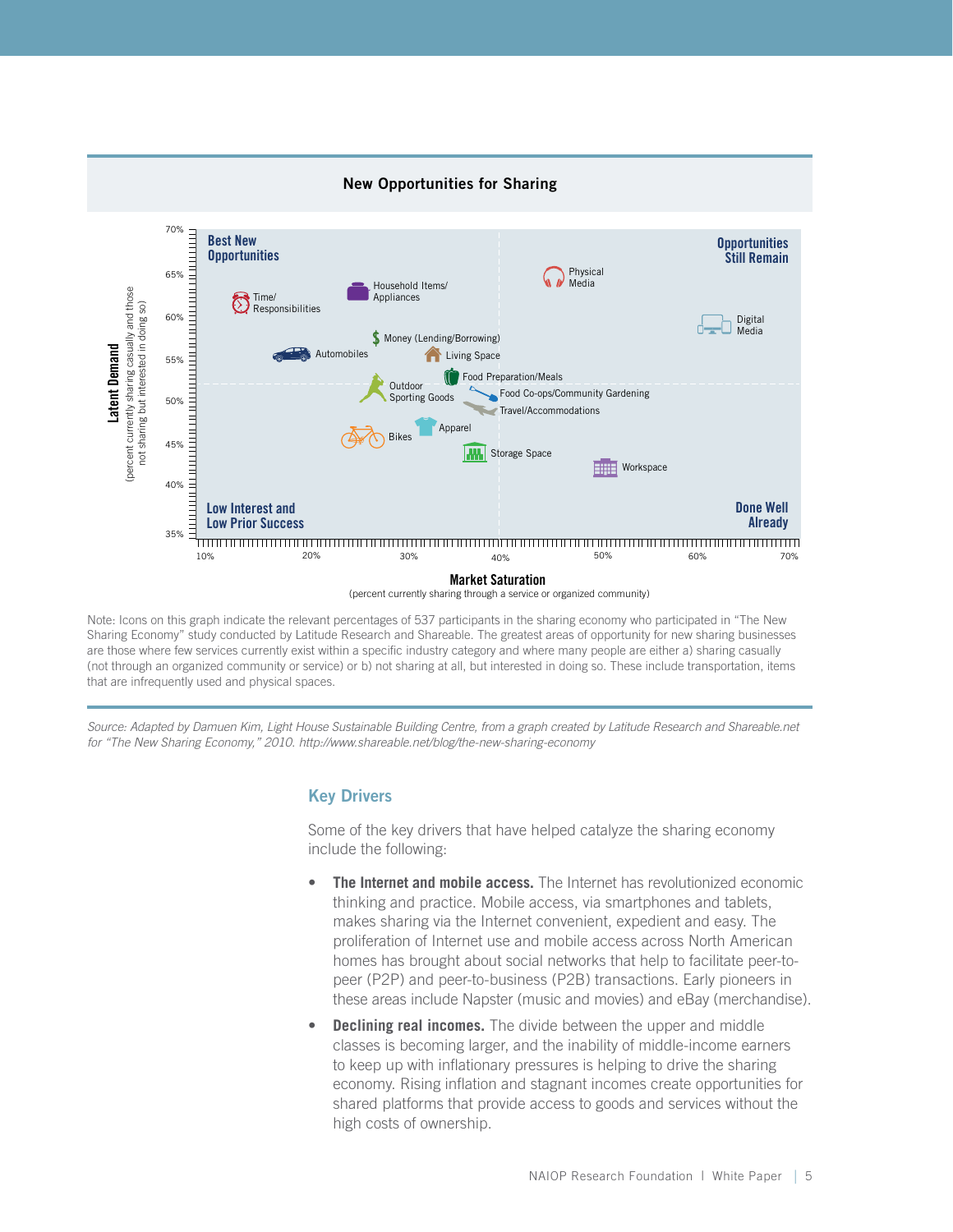- <span id="page-9-0"></span>**Belief in the commons.** Many sharing practices also bring people together in ways that traditional business practices do not. The sharing economy often brings with it a sense of shared responsibility for the betterment of the community and the environment.
- **Trust.** There is a code of conduct associated with the sharing economy; each transaction is rated by both the user and the provider. Rating systems have been highly successful in rewarding good performers and shaming those who abuse the code of conduct.



*Source: Adapted from the European Union's "Sustainable Lifestyles: Today's Facts and Tomorrow's Trends," D1.1 Sustainable lifestyles baseline report, 2012; data from "The New Sharing Economy," 2010. http://www.shareable.net/blog/the-new-sharing-economy*

### Challenges and Opportunities for Large Companies

Large corporations are now looking into how the collaborative or sharing economy can be used to expand their businesses by creating ongoing relationships with their customers, for example, through car sharing. Contrary to the conventional thinking that car manufacturers had to sell more cars in order to be successful, Daimler AG executive Jérôme Guillen proposed making it easier and more convenient for people to use a shared fleet rather than owning.

Daimler's Car2Go service allows an individual to locate a Smart car on a mobile phone, gain access to the vehicle immediately through a card reader and PIN number, then drive it within a defined service area and leave it in another location for someone else to use. The user is charged only for the time the car is in use. The Car2Go program provides users with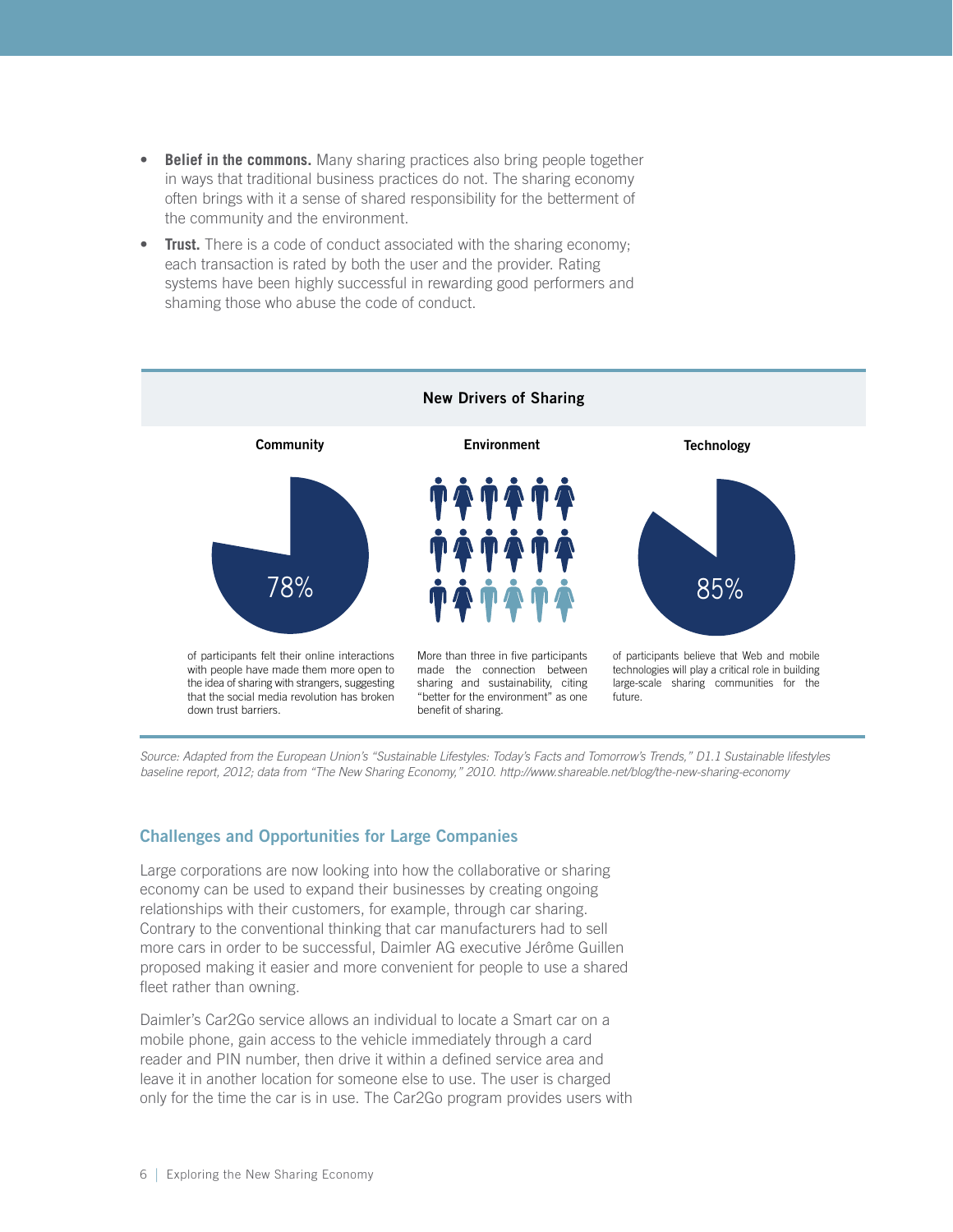more flexibility than traditional car rental services, and has attracted urbanites who prefer the convenience and level of service over public transit. Guillen also thought to match people wanting to share a ride with drivers who had booked a car through a service called Car2gether — an early version of an Uber-like ride-sharing service that combined social networking and geographic positioning systems (GPS) to match drivers and passengers heading toward the same destination or vicinity. (The Economist, 2010)

The sharing economy poses a challenge to large companies, because it is intercepting the traditional relationships that have existed between businesses and customers for many years. With advances in websites and apps, customers and producers are now able to connect directly with each other, without "middlemen" such as distributors and retailers. This emerging economic model is pushing companies to rethink their relationships with their customer bases.

The sharing economy also makes possible a closer relationship that can lead to the collaborative creation of new products and services between companies and their customers. The result is

that the customer can become a partner in the funding, building, distributing, marketing, selling and revenue-sharing processes. The company benefits by building stronger connections with its customers, improving the design of its products or services and reducing its marketing costs.

Using this model, Wal-Mart is exploring ways to use its extensive customer base to provide rapid home delivery service. Through crowdsourcing, Wal-Mart is investigating a platform that would allow shoppers to earn discounts on their purchases in exchange for delivering orders to other customers along their routes home. By doing so, it could limit its use of third-party delivery companies like FedEx and UPS while using a customer delivery option that is potentially more expedient and cost effective. Such a model is also more cost effective than maintaining a vehicle fleet and combines vehicular trips to potentially reduce overall transportation emissions and traffic congestion. Additionally, it could build community and increase socialization opportunities for those willing to deliver items. (Barr and Wohl, 2013)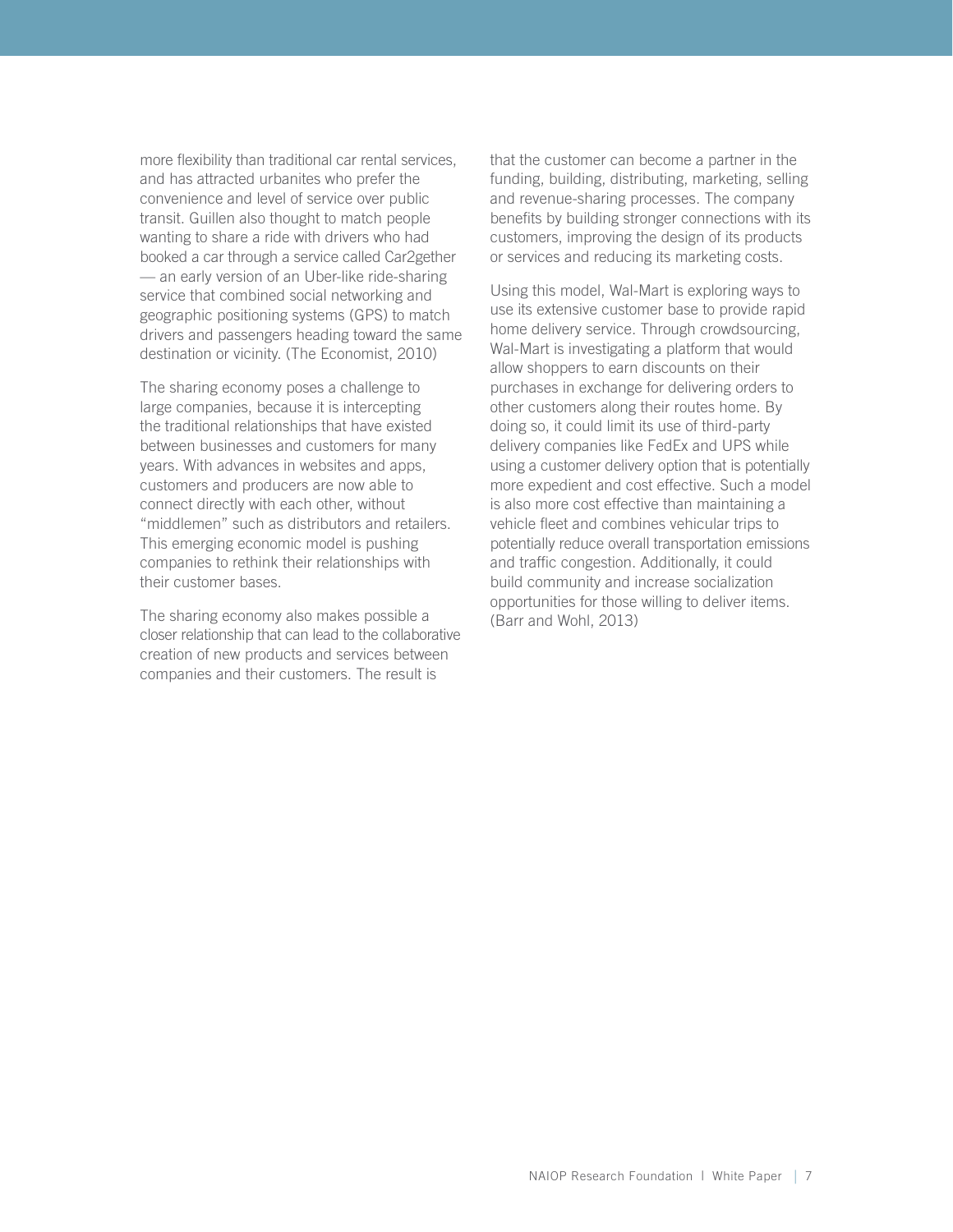# <span id="page-11-0"></span>Transportation and Mobility

The sharing economy is affecting the ways people move and transport goods in North American cities. "We are at the beginning of an important new phase in personal transportation that is both disruptive and revolutionary. It is a new way to access transportation services by those who are propelling the sharing economy where *access* rather than *ownership* is the new norm," say transportation consultant Larry Filler and transportation coordinator Marc Oliphant. (Filler and Oliphant, 2015)

Car-sharing networks like Zipcar, Car2Go and Modo, as well as new ride-hailing and ride-sharing services like Lyft, Uber, Sidecar and a host of other app-based services, have been taking root in cities across North America. Car-sharing services enable drivers to reserve and drive conveniently located cars by the hour, while ride-hailing and ride-sharing services allow them to summon a driver and car as needed. (Boehret, 2013) (These join traditional ride-sharing techniques like carpooling and vanpooling, which continue to play a role in reducing traffic congestion.) Bike-share programs like Bixi, Capital Bikeshare and Citi Bike also are popping up across many of those same cities, enabling residents and tourists to make shorter urban trips by bicycle rather than by car or taxi.

Car-, ride- and bike-sharing networks all address the quest for mobility with convenience, trust and value. These services thrive within higherdensity, well-connected metropolitan areas that attract a typically younger demographic, all of which make these options viable. Together with supportive transportation policies that promote alternatives to the single-occupant vehicle, these locations and demographics make alternative solutions like car-share and bike-share programs possible. Transportation demand management strategies that support car-, ride- and bike-sharing networks can use a variety of tools, including pricing (higher parking fees for single-occupant vehicles or waiving tolls for carpools), reallocating

parking spaces (with preferred spaces for those sharing cars) and promoting and/or subsidizing ride-share programs for workers.

As land values escalate within metropolitan centers, private car ownership becomes less desirable in the context of the highest and best use of scarce and highly valuable land. Parking for single-occupant vehicles that sit idle for the majority of the day ranks low on the scale of highest and best use. Enter the sharing economy model, which maximizes vehicle use throughout the course of a day. Ride- and car-sharing services keep cars on the road and out of parking spaces for much of the day. They also reduce the total number of cars needed to transport people to and from work, social events and other activities.

According to TechCrunch writer Devin Coldewey, private automobiles sit idle for about 95 percent of the time and, when they are used, they often are driven with an average of three to four seats empty on any given commute. (Coldewey, 2011) This statistic has not gone unnoticed by entrepreneurs who see big opportunity in this "idling capacity." People pay a lot of money to buy, insure and maintain cars that, on average, are used only an hour per day. This opens the door to car- and ride-sharing services that enable people to make money from letting others use their cars, give up a little-used second car, or avoid being car owners completely.

### Car Sharing

New platforms facilitated through mobile apps and geographic positioning systems (GPS) are bringing a new dimension of convenience, access and value to urban and suburban mobility. Emerging car-share programs such as RelayRides, Zipcar, Modo, FlightCar and Car2Go enable people to share cars by renting them for periods of time shorter than a traditional daily or weekly car rental. Those cars may be owned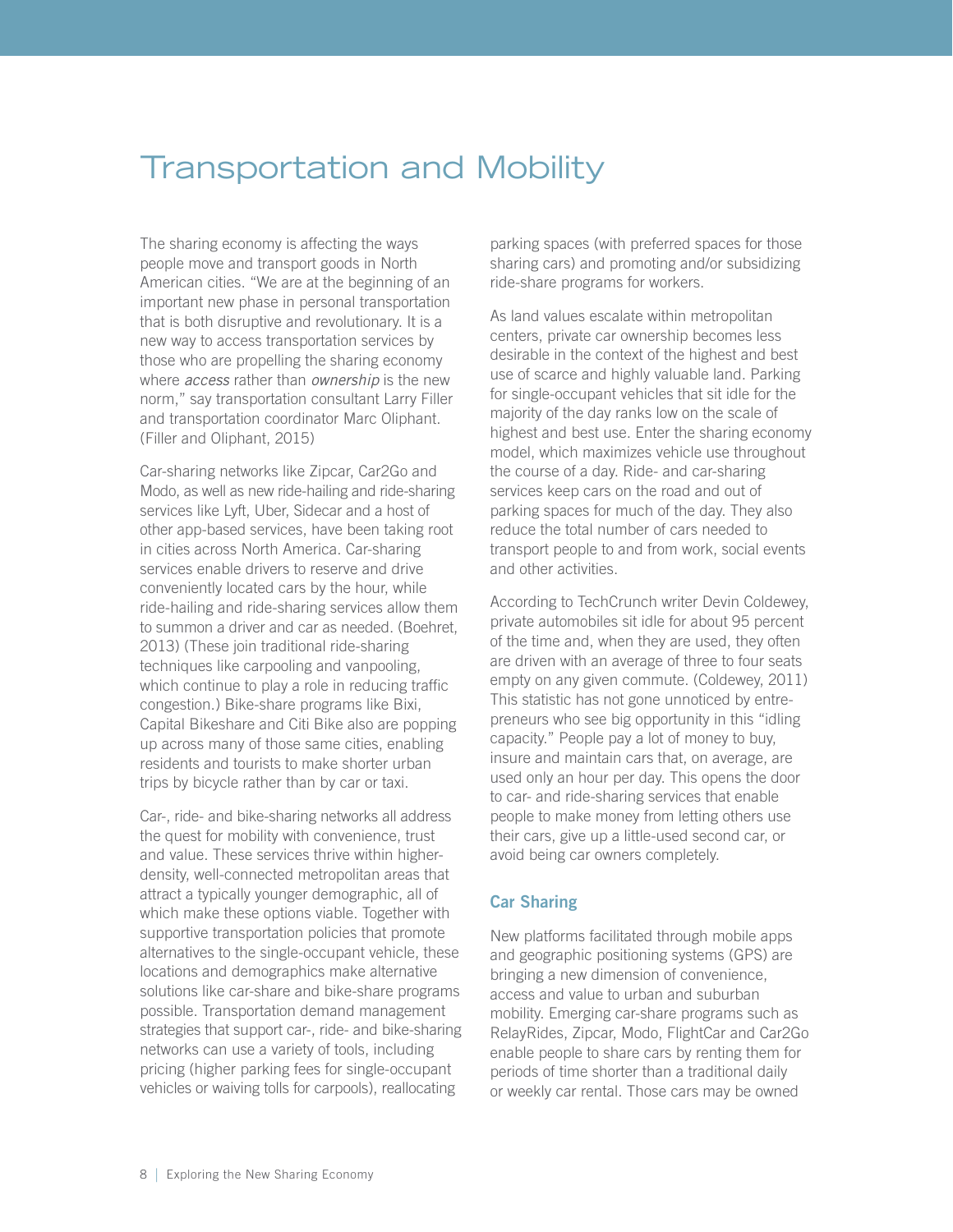<span id="page-12-0"></span>by the service (Zipcar, Car2Go) or by individuals (RelayRides, Modo, FlightCar). They typically can be found in dedicated parking spaces near transit stations as well as office and apartment buildings, as well as at airports, shopping centers or in their owners' driveways or garages.

Services like RelayRides, Modo and FlightCar enable individuals to earn money by sharing their own cars with others. By capitalizing on these idling assets, car owners can make the most of one of their biggest financial investments. According to RelayRides, the average Relay-Rides car owner/participant earns \$250 per month by renting her vehicle, which may be enough to offset her entire car payment. Services like Zipcar and Car2Go require participants to pay a membership fee as well as additional, typically hourly, fees for the use of vehicles owned by the service. Fee structures vary widely, and fees may be subsidized by employers, building owners or universities.

People make different decisions when driving a shared vehicle than when driving one that they own, because declining use more clearly results in spending less money. Car-sharing services charge competitive rates that include fuel, insurance and maintenance and are directly proportional to a member's usage, thereby encouraging more efficient trip planning. According to Shelby Clark, founder of Relay-Rides, the average participant in a car-share program drives 40 percent less than the average vehicle owner. (Sacks, 2011)

### Bike Sharing

Bike-share programs are popping up in cities across North America as part of an extension of sustainable transportation options available for shorter urban trips. According to Peter Midgley, an urban transportation advisor, "bike sharing has experienced the fastest growth of any mode of transport in the history of the planet." (Earth Policy Institute, 2013) Bike-share programs began in Europe and have expanded commercially across the globe. They now have a presence on five continents and in 500 cities, with half a million bikes available to share. (Larsen, 2013)

Internet-connected information technology (IT) platforms enable bike-share companies to ensure operational effectiveness by shuttling bikes to popular nodes from less-used ones. Cyclists are able to locate available bikes and open docks via mobile apps, which also can provide them — and the bike-share company — with data on the length and time of a journey, frequency of use and popular destinations and activity nodes across cities. For transportation planners, this data becomes a valuable tool that can help them plan bike routes and the deployment of cycling infrastructure. It also opens the door for data sharing to become another lucrative dimension of the sharing economy.

San Francisco's City CarShare program is pushing the integration between car and electric bike sharing, with a plan that will allow members to expand their transportation options with access to both cars and bikes. City CarShare members will have access to electric bicycles in 25 locations across the region, most of which will be in Berkeley. The program plans to provide 90 bikes, of which 22 will be electric cargo bikes. (Tuan, 2013)

Whether they are operated as a single program or as separate ones, bike- and car-sharing programs are helping expand the array of sustainable transportation options. These programs allow people to increase access and mobility through improved intermodal connectivity.

### Opportunities for Policy Makers

For policy makers and city planners, bike- and car-share programs provide new tools to address sustainable transportation strategies. The combined impact of these programs has significant potential to reduce congestion, noise and air pollution. Consider the spatial and economic impacts associated with singleoccupant vehicles and the demand for parking spaces across North American cities. The average cost of a parking space ranges from \$24,000 (in an above-ground garage) to \$34,000 (underground). (Shoup, 2014) Meeting transportation demands by capitalizing on the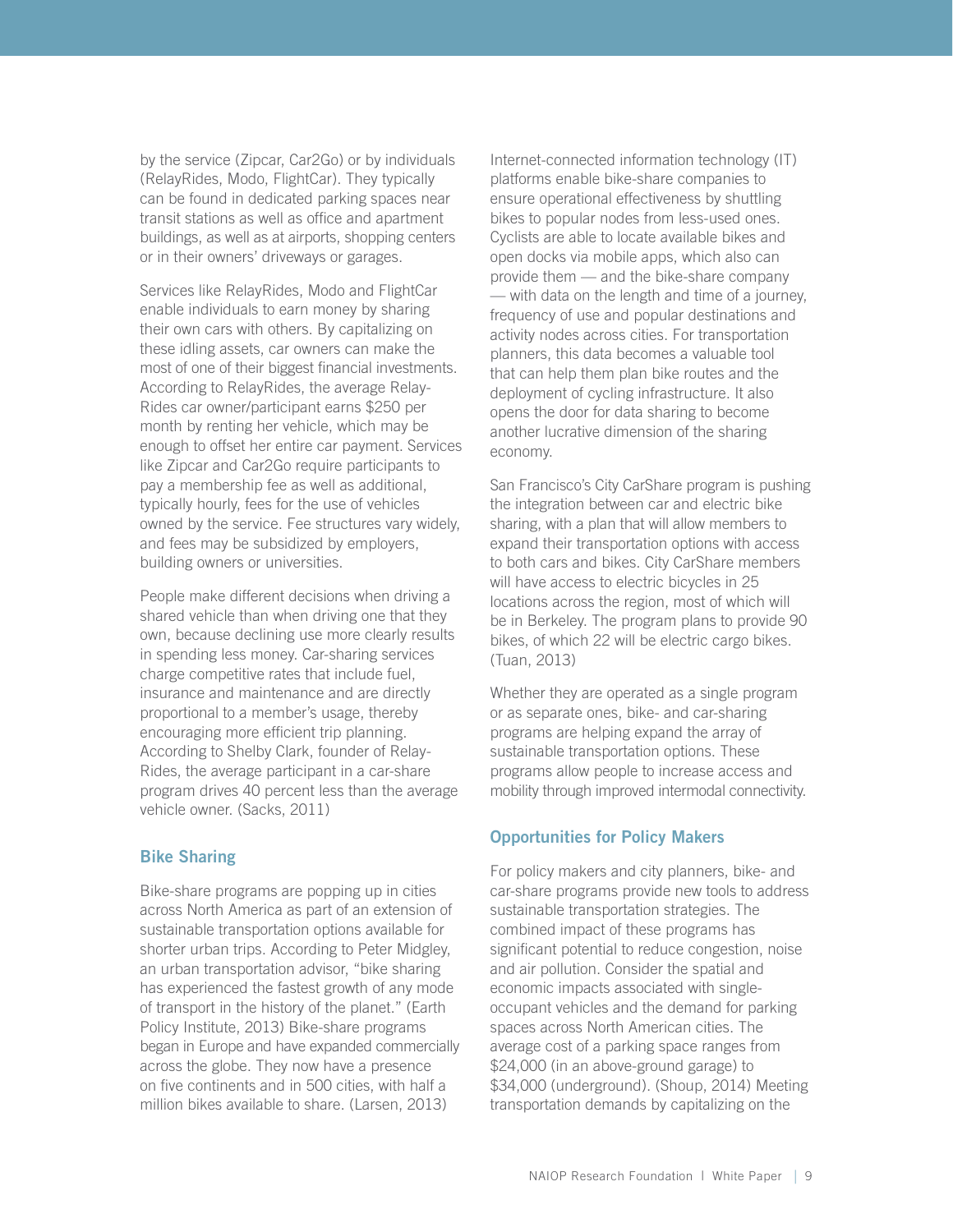"idling capacity" of vehicles could result in less demand for surface and structured parking. Conversion of surface parking spaces into public amenities such as parks, tennis courts, plazas and farmers markets would help activate a public realm now dominated by vehicle storage.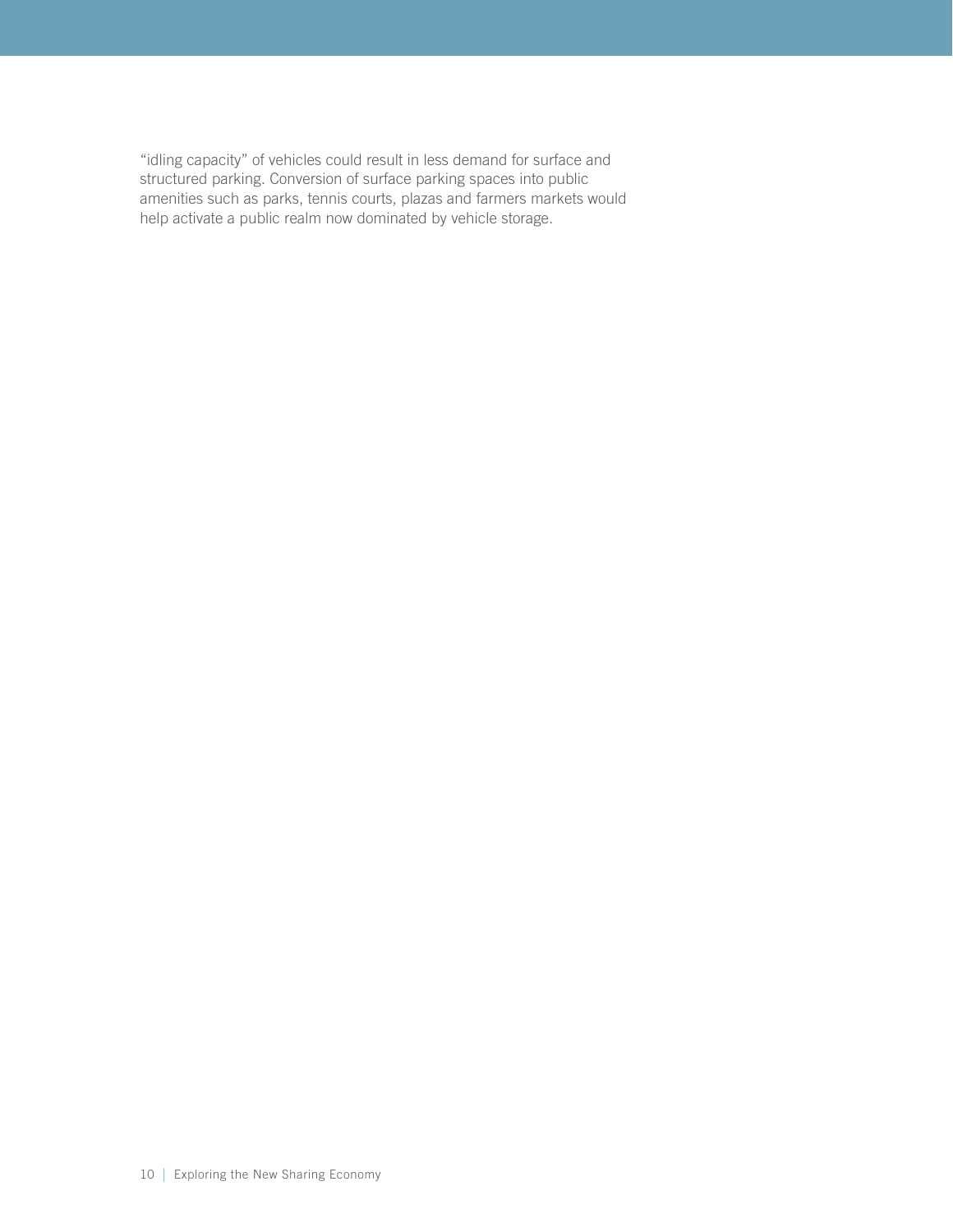# <span id="page-14-0"></span>Food Systems

Urban farming is now emerging as a key facet of many cities' sustainability policies as well as an element of the sharing economy. Historically there has been a clear division between town and country, in which the urban core relies on the hinterland to provide the raw materials needed to support the metabolism of cities. This includes the production of food, which traditionally is grown on outlying agricultural lands, then transported to the city for packaging, distribution, sale and consumption. Today, city residents see an opportunity within the built environment to grow their own food in underutilized and shared spaces between, atop and on the edges of buildings.

#### Community Gardens

In Vancouver, a local social enterprise named Sole Food partnered with Astoria Hotel to take advantage of tax concessions being offered by the city to incentivize converting bare lots or unused space into green spaces. Sole Food mobilized 90 volunteers to convert a parking lot next to the hotel into a community garden within a single day. The blighted parking lot, which had been an eyesore and a magnet for crime, was transformed into a 17,000-square-foot urban garden. A once blighted and underutilized space is now employing neighborhood residents, creating a sense of community and producing food for high-end restaurants and local farmers markets across Vancouver.

### Rooftop Farms

The first vertical farm or "verticrop" in North America was developed in Vancouver by Alterrus Systems Inc. The project, which launched in November 2012, converted the top of an existing parking structure owned by the city of Vancouver into an innovative 6,000-square-foot vertical hydroponic farm. The venture employed local residents to grow commercial crops of kale, spinach, arugula and fresh herbs that were

branded and sold to local restaurants and stores. It was based on the VertiCrop system, a proprietary growing method developed at the Paignton Zoo in the United Kingdom, which features an experimental vertical hydroponic farm that grows food for zoo animals.

Vancouver's vertical farm project anticipated growing 150,000 pounds of produce annually; plants were grown in containers that rotated on a vertical conveyer belt to optimize the amount of sun they received and increase crop yields. (Brodie, 2011) Unfortunately, the venture encountered financial difficulties and declared bankruptcy in January 2014. (Howell, 2014) Regardless, the venture demonstrates the potential to gain productivity through creative programming of shared spaces.

Other rooftop farming ventures have had greater longevity and success. Lufa Farms created the world's first commercial rooftop urban farm in 2011 in Montreal, Quebec, by taking advantage of vacant commercial rooftops. The 31,000-square-foot farm grows enough food to feed approximately 2,000 people per week. Lufa's business philosophy is to grow food in the city, close to where people live, and to do it sustainably. The rooftop farming system captures rainwater for irrigation and recirculates 100 percent of its wastewater; eliminates the need for synthetic pesticides, herbicides and fungicides by using natural biological pest controls; composts all green waste; and captures waste heat to create ideal growing conditions. Lufa has expanded its rooftop farm concept with a 43,000-square-foot farm atop a large commercial warehouse building in Laval, Quebec, from which the firm harvests 1,000 to 1,500 pounds of food every day and delivers more than 2,500 orders of produce each week.

Lufa also created a direct business-to-consumer (B2C) sales model, using a network of local businesses to support its distribution and pickup system; customers retrieve their orders from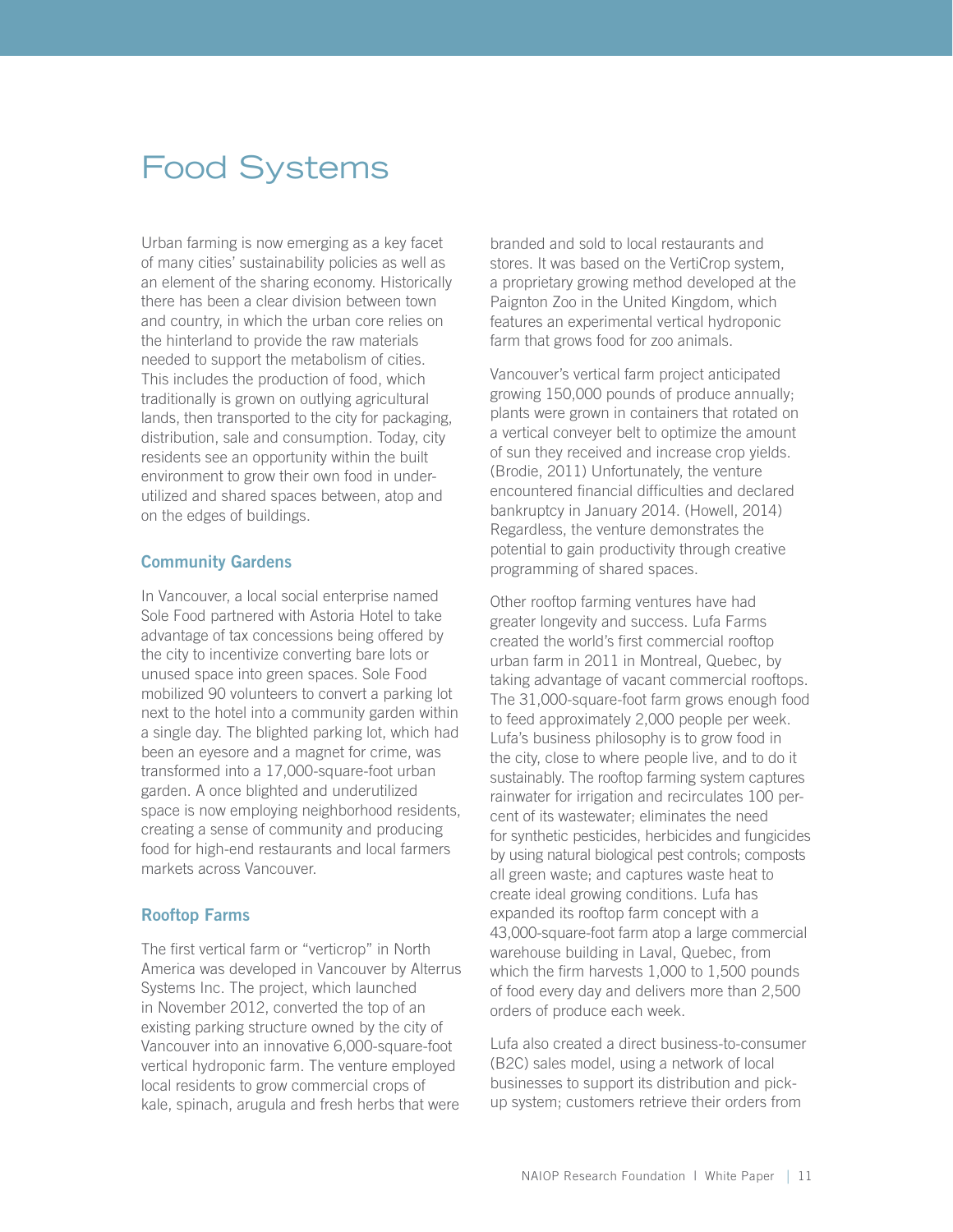pick-up points (PUPs) at those local businesses. This innovative distribution system offers benefits for all parties involved: Lufa benefits from reduced transportation and distribution costs; consumers benefit because the system eliminates retailer and distributor costs; and the local PUPs benefit from the increased exposure to prospective new clients. Imagine the possibilities of converting large flat commercial rooftops across North America into productive urban farms. According to Lufa's estimates, the city of Montreal alone could feed 1.6 million people if the roofs of 20 malls were transformed into rooftop greenhouses. (Lufa Farms website)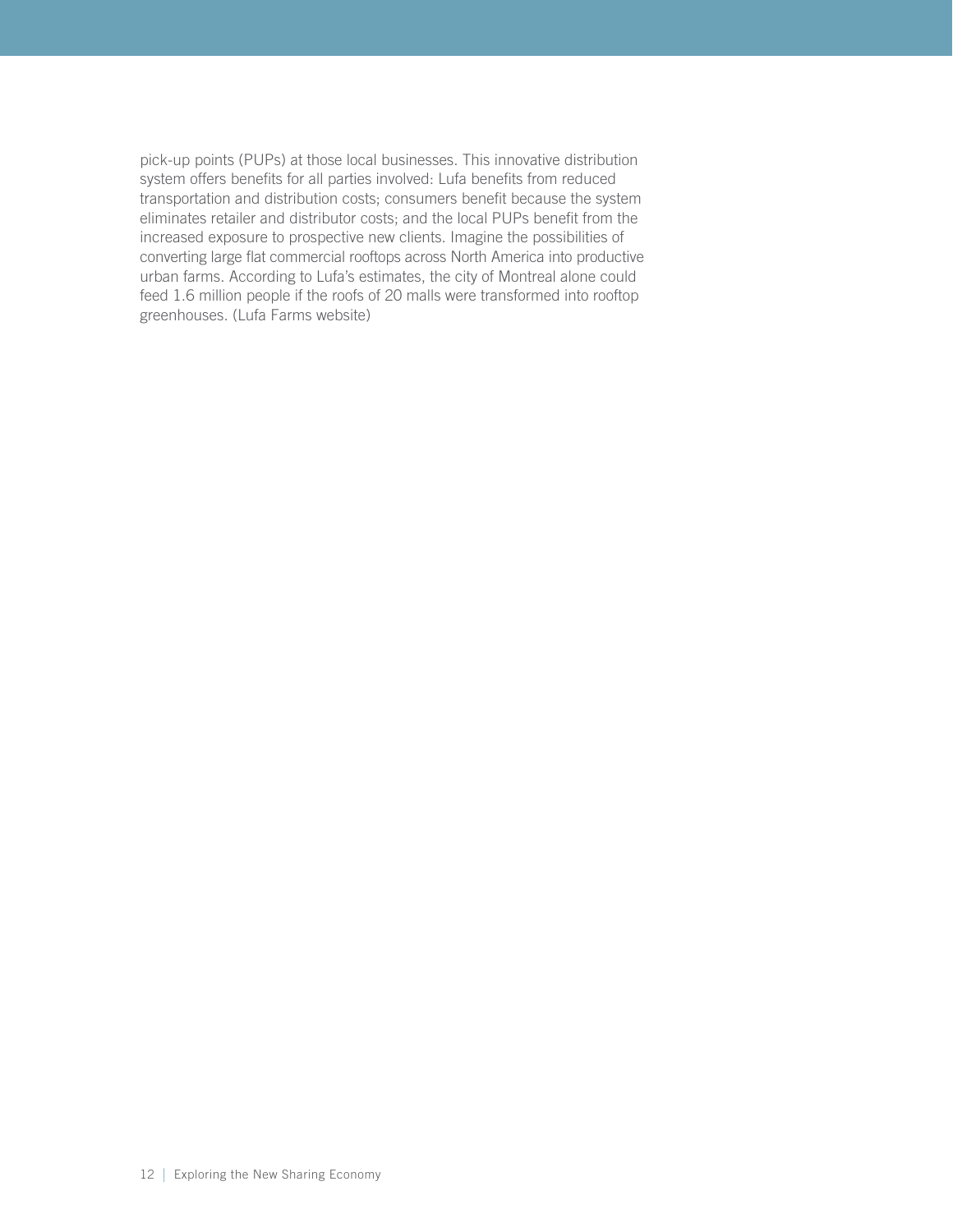### <span id="page-16-0"></span>Housing and Cohousing

The concept of shared housing has been around since the first human settlements. Many of these settlements incorporated elements of shared living space, including shared social spaces, washing areas and cooking facilities. The marked rise of suburban single-family dwellings (SFDs) after World War II was perpetuated by growing affluence, greater mobility and status. Significant investments in roads and highways, as well as disinvestment in public transit, facilitated this flight to the suburbs and led to increased demand for SFDs. Today, however, SFDs are becoming less affordable in many metropolitan areas, making shared housing a more attractive option.

Shared housing and cohousing thus are challenging more traditional forms of housing. Both shared housing (in which couples or individuals combine their resources to purchase or rent and live in a home together) and cohousing (a more structured system in which multiple households live in a community or multifamily structure that includes both private and shared spaces) are attracting younger millennials seeking more affordable housing alternatives located in closer proximity to jobs, entertainment and amenities.

These alternative housing forms provide shared access to amenities such as kitchens, dining rooms, activity and social spaces, gardens and play spaces for children. Many architects designing new cohousing communities are also embracing codesign, a process in which prospective occupants help design the community they will inhabit. A more collaborative design process provides members of cohousing communities greater opportunities to forge community networks. It also allows occupants to influence operational and physical design to meet their changing needs. This is done through a flex-design process that enables residents to reconfigure walls and rooms as their family units evolve. Community gardens, car- and bike-share

programs, and tool and sport equipment sharing are becoming integrated elements in these living arrangements.

Financial institutions are recognizing the need to transform their lending practices to reflect the demand for shared housing arrangements. Vancouver is experiencing growing demand from multiple couples who are forming alliances to purchase housing in one of Canada's most expensive real estate markets. By banding together, these couples increase their purchasing power, enabling them to acquire a house with both private living areas and shared spaces. In response to this demand, Vancity Credit Union developed a product called a "mixer mortgage," tailored for those who have difficulty gaining access into Vancouver's expensive real estate market, which allows multiple buyers to share a single mortgage.

Cohousing and shared housing tend to attract a segment of the population that values access over ownership. While a shared living arrangement may require some compromises, those are often coupled with economic benefits associated with the sharing of appliances, sporting equipment and tools, as well as increased access to amenities and facilities. Shared housing also results in a more efficient use of space and reduces the overall footprint of each household associated with single-family dwellings. Residents of cohousing and shared housing typically have a stronger sense of community and support in terms of child and elder care.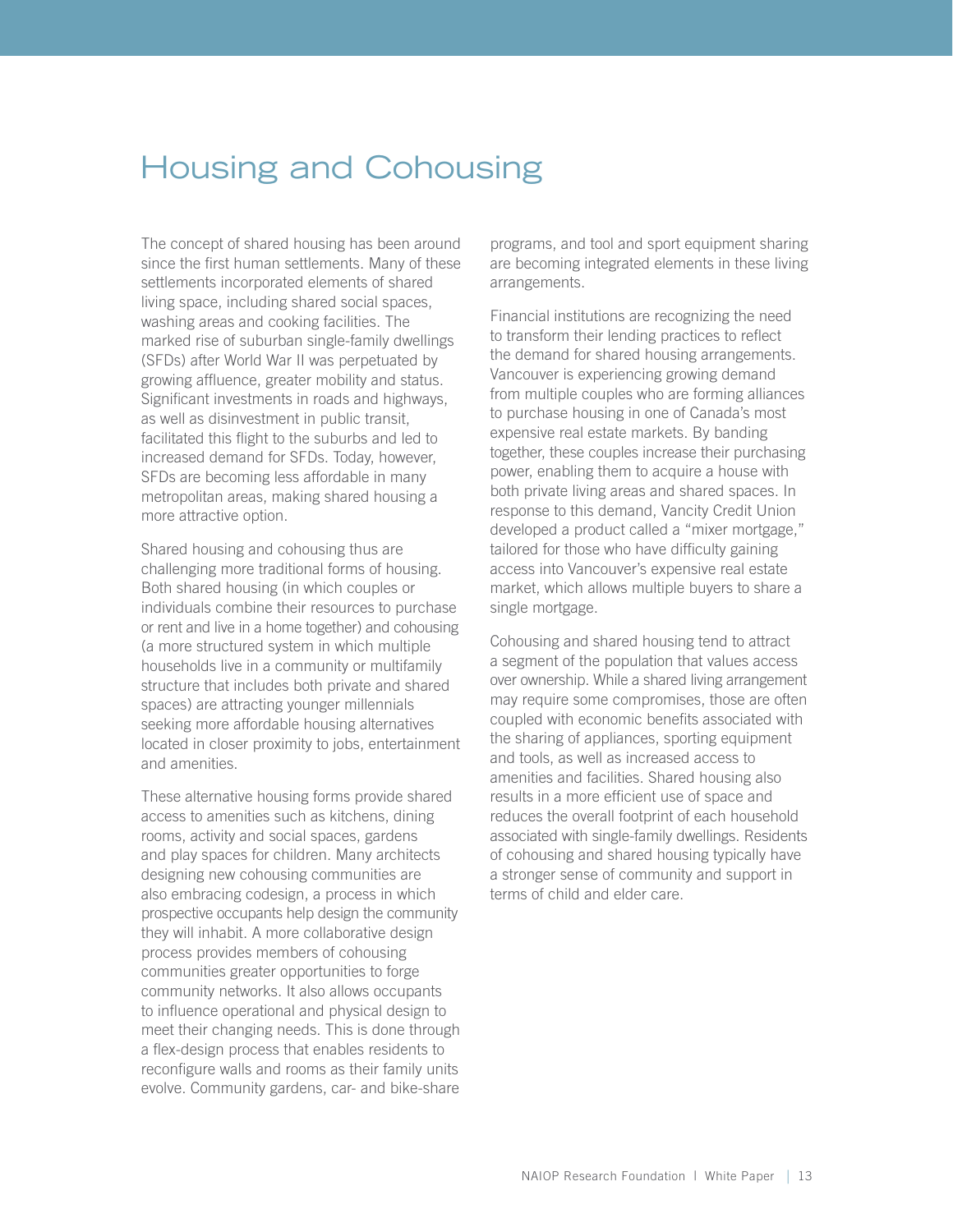# <span id="page-17-0"></span>Short-term Accommodations

The sharing economy has also impacted the short-term rental and accommodation industry, which until recently was largely dominated by hotel chains. With the emergence of P2P rental services like Airbnb, HomeAway, FlipKey, VRBO (Vacation Rentals by Owner) and Roomorama, business travelers and vacationers have access to a greater variety and selection of prospective accommodations. This market expansion is largely facilitated through Internet-based search engines that allow homeowners to offer their vacation homes, primary residences, accessory units or even a single bedroom for rent on a short-term basis. Bookings are made seamless with templates for short-term contracts, electronic payments and ratings to ensure that all offerings have met a certain standard and received a "community seal of assurance."

These short-term rental platforms provide opportunities for homeowners to generate rental income that can help offset mortgage payments and give consumers greater choice. In 2014, Airbnb had a valuation of \$10 billion and listed more rooms for rent in New York City than any single hotel chain. The company also had a presence in more than 8,000 cities worldwide and a monthly growth rate of 45 percent. (Espinosa, 2014)

If Airbnb continues to grow at this rate, hotels will experience an estimated 10 percent loss in market share. (The Economist, 2013) It is therefore no surprise that its growth has been challenged by hotel chains, which claim that Airbnb and similar services should have to comply with the same regulations and be subject to the same taxes as hotels. Regulators, municipal officials, real estate professionals and others are expressing increasing concern about short-term rentals that do not comply with local laws regulating units within multifamily buildings. Affordable housing advocates are also concerned that shared-accommodation sites are resulting in a loss of affordable housing. Some fear that property owners are evicting existing long-term tenants from low-cost housing so that the owners can capitalize on short-term stays, with high turnover resulting in increased rental incomes. Cities are grappling with how best to regulate these services with the public interest and consumer protection in mind.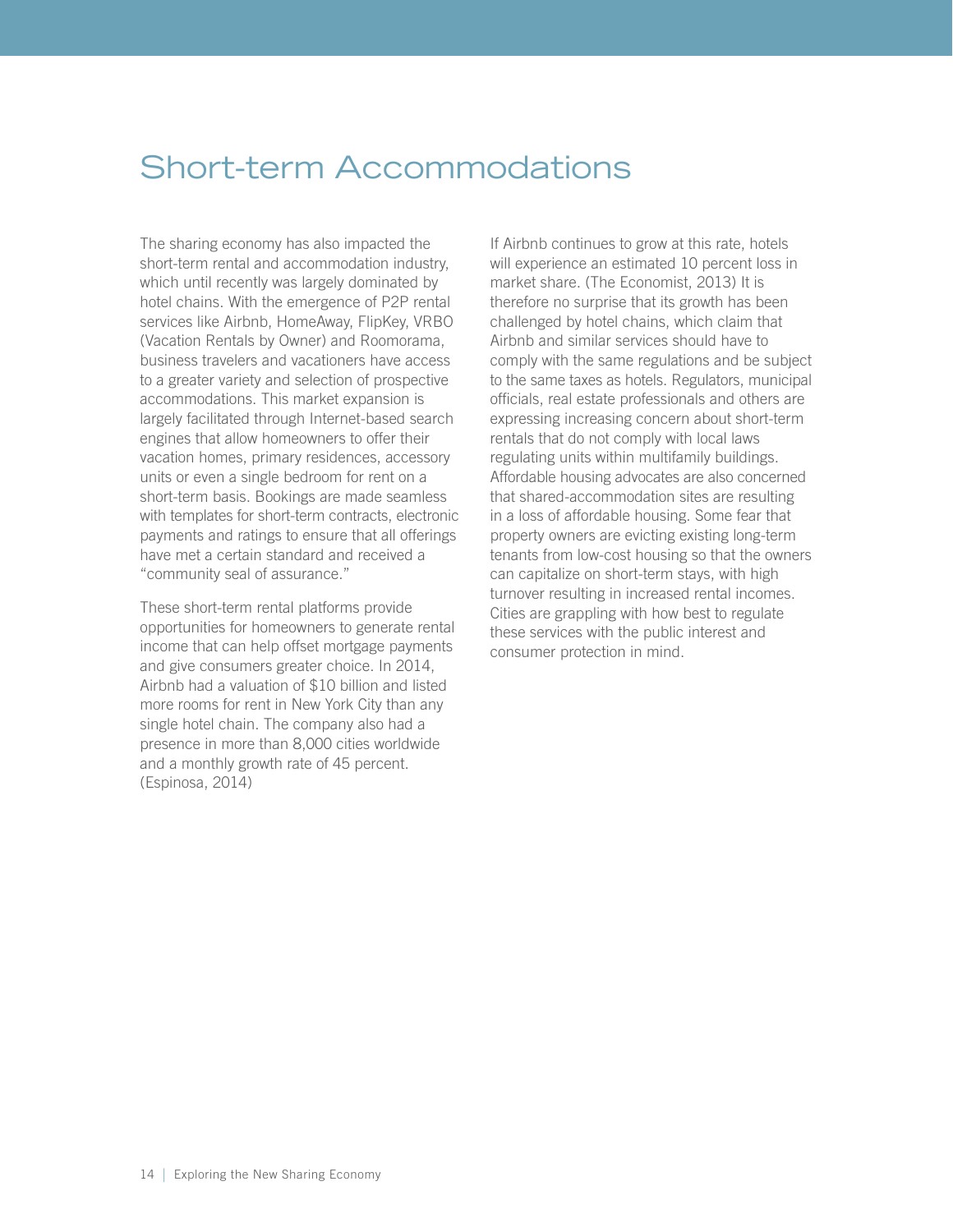# <span id="page-18-0"></span>Office Space

The shared economy has also expanded into the commercial real estate sector. In some cases, the goal is to make better use of fixed assets that traditionally have been used only for certain periods of the day. The sharing economy makes better use of those fixed assets by matching people with spare space. Many forms of shared commercial space use have emerged, including various types of shared office spaces and creative spaces.

Shared office spaces include the executive suites model (where companies or individuals can rent a turnkey office or space in a shared office on a short- or long-term basis), coworking centers (which offer similar types of workspaces, typically through a membership model, and have a greater focus on community) and an emerging hybrid of the two. Traditional executive suites operators like Regus have begun creating coworking-like spaces within their properties. Most shared creative spaces, often called "maker spaces," "hackerspaces" or "fab labs," are community-operated workspaces where people with common interests can access shared equipment. (Foertsch, 2014) Over the past year, the number of coworking spaces has increased 83 percent, with coworking center operators like WeWork, NextSpace and others growing at a rapid pace. The coworking trend has grown to more than 110,000 people using collaborative spaces globally. (Small Business BC, 2015) Some coworking programs even allow their members to use office spaces in other cities. Finally, flexible workspace marketplaces like PivotDesk and Liquid Space help companies and individuals locate and rent workspace within coworking centers, executive suites facilities, and even unused office space owned or leased by other companies or nonprofit groups.

In downtown Vancouver, an innovative coworking community called "The HiVe" offers an affordable alternative for small start-ups, freelancers and nonprofit groups seeking boutique space with

creative energy. The 9,000-square-foot HiVE offers permanent desk memberships (which include a dedicated desk), hot desk memberships (which include access to the center's unassigned desk area) and community memberships (which enable those who already have workspace elsewhere to access the community's programs and other amenities). Member fees are used to market and improve the space. The center, which opened in 2011, attracts individuals and organizations committed to social change. With a high level of entrepreneurship, the HiVe provides creative and collaborative space very different from the corporate environments of large firms. Because members share the cost of amenities and services, including Internet access, a receptionist, a kitchen, lockers and meeting rooms, rents are more affordable, which is particularly helpful in a market with escalating commercial rents. The flexible membership approach enables members to use the space when and as needed, thereby reducing the risks and costs involved with the long-term leases and contracts typically required for traditional office space.

In Sweden, the coworking movement has been extended to the private home through a platform known as "Hoffice" that aims to improve productivity among independent workers. The Internet-based peer-to-peer network enables entrepreneurs and others to work at other people's homes or turn their own homes into coworking spaces. The concept has already expanded to cities across the globe, including Taipei, Paris, Vienna and Amsterdam. (Suddath, 2015)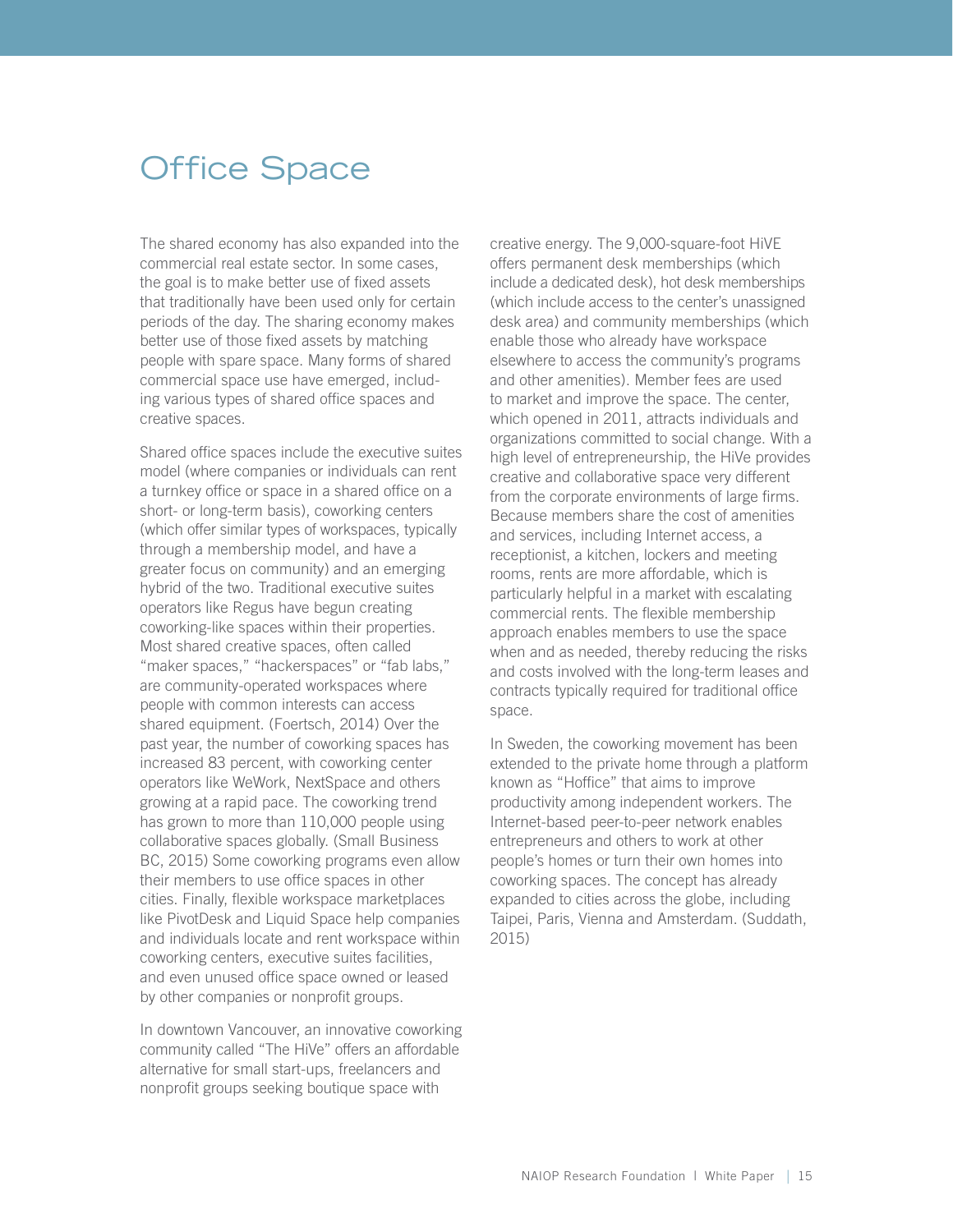### <span id="page-19-0"></span>**Conclusion**

The sharing economy is making a profound impact on the broader economy by deriving value from the idling capacity of products and the provision of services by those who have spare time. As a new economic paradigm, the sharing economy is about providing access to rather than ownership of goods. Large corporations are taking note. While they are not inclined to dismiss traditional economic models, the sharing economy is forcing them to adapt to a more service-oriented model that derives value from experience and relationships rather than just from selling a product.

The sharing economy is also forcing real estate professionals to rethink how traditional brickand-mortar storefronts, power centers and malls are designed, given people's growing access to smartphones and social networks as well as declining middle-class incomes. The sharing economy is partly a response to the acquisition of "stuff" that people seldom use and the associated waste generated from hyperconsumption.

According to the United Nations, the global population is expected to reach 9.2 billion by 2050, with more people living in cities with higher levels of affluence. (United Nations, 2013) The sharing economy is having significant impacts on urban transportation, housing and food systems. As cities grow and become denser, greater access to a wider array of shared resources and assets becomes easier — without many of the burdens associated with ownership, particularly storage, maintenance and some operating costs.

The implications for cities and the built environment are just starting to be fully understood. The underlying conditions that make the sharing economy successful provide the underpinnings of a well-functioning, efficient, thriving city. "Critical mass" is a key condition to the success of the sharing economy. Some components of the sharing economy require

higher-density, mixed-use communities with a critical mass of people living and working near each other that improves access and choice, creating "enough momentum in a system to make it self-sustaining." (Botsman and Rogers, 2010)

The current trend of consumption is not sustainable, given the planet's finite resources. The sharing economy presents an alternative model to hyperconsumption patterns and the current distribution of resources and services. This alternative model could help extend the life of products, reducing material resource inputs and the amount of waste generated while creating a value chain in the process.

The sharing economy has flourished in the absence of government policy drivers, incentives and regulations. It is, however, posing some challenges to local regulators, who must find a balance that protects the public interest without suppressing the potential benefits of new business models. It demonstrates that smallscale entrepreneurism and altruistic attitudes can lead to more rational uses of scarce resources while providing economic, social and environmental benefits. This "disruptive" economic force is also spurring larger corporations to rethink their economic models and to consider developing and implementing more serviceoriented platforms that enable people to use their products without necessarily purchasing them. The sharing economy and its various applications tend to build a sense of community among networks of users while also creating a potential value chain that has not been capitalized on before.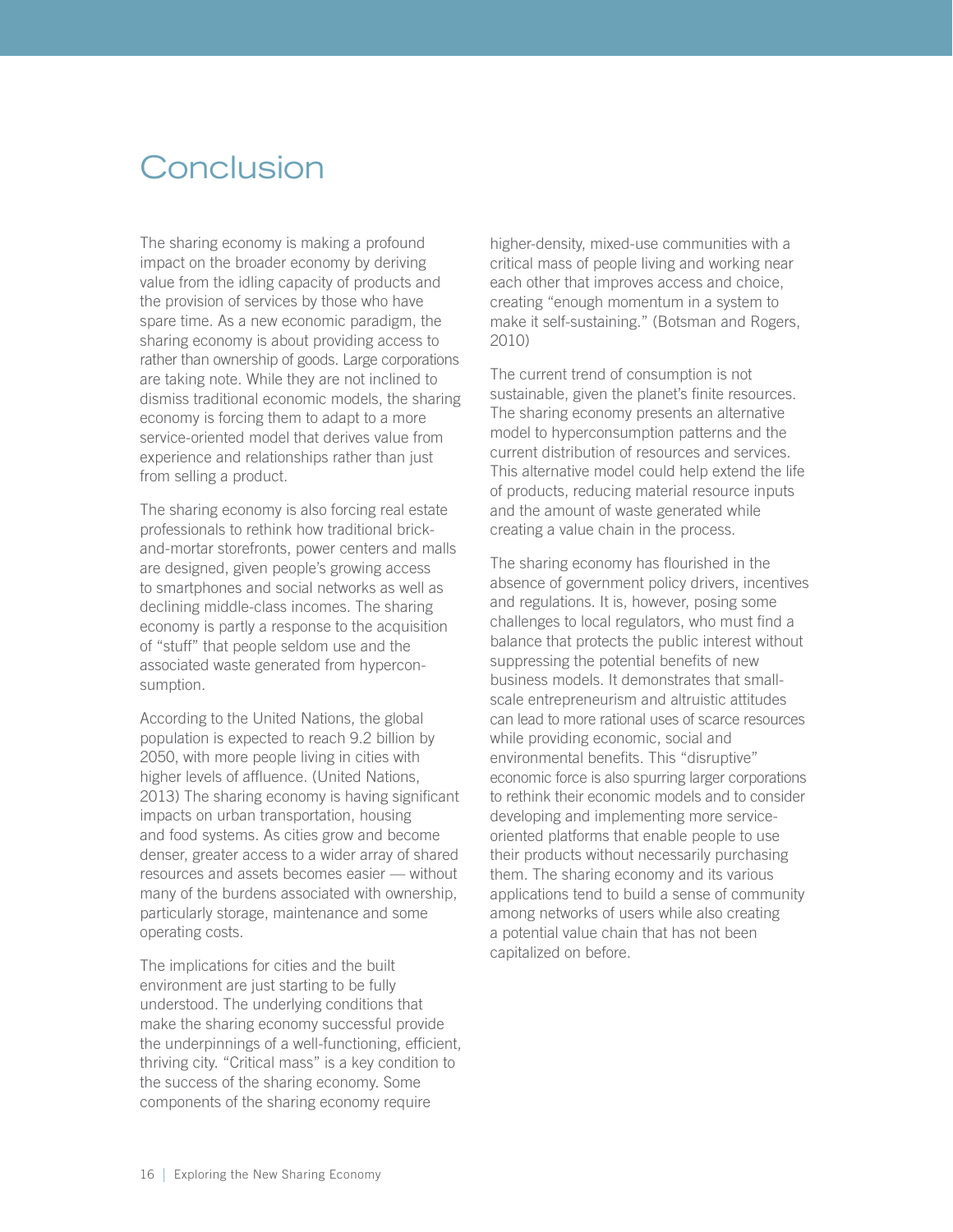### <span id="page-20-0"></span>Works Cited

- Barr, A. and J. Wohl, "Wal-Mart may get customers to deliver packages to online buyers," Reuters, March 28, 2013. [http://www.reuters.com/article/2013/03/28/us-retail-walmart](http://www.reuters.com/article/2013/03/28/us-retail-walmart-delivery-idUSBRE92R03820130328)[delivery-idUSBRE92R03820130328](http://www.reuters.com/article/2013/03/28/us-retail-walmart-delivery-idUSBRE92R03820130328)
- Boehret, K. "Baby, You Can Drive (or Ride in) My Car," The Wall Street Journal, Nov. 12, 2013. http://www.wsj.com/articles/SB10001424052702304644104579193942386419678
- Botsman, R. "The Sharing Economy Lacks a Shared Definition: Giving Meaning to the Terms," SlideShare, Nov. 19, 2013. http://www.slideshare.net/CollabLab/shared-def-pptf
- Botsman, R. and R. Rogers, "What's Mine is Yours: The Rise of Collaborative Consumption," HarperCollins, 2010.

Brodie, T. "Vertical farming system to top Vancouver parking lot," Globe and Mail, Dec. 12, 2011. http://www.theglobeandmail.com/report-on-business/small-business/sb-tools/ small-business-briefing/vertical-farming-system-to-top-vancouver-parking-lot/article619966/

Coldewey, D. "Exploring Some Implications Of Driverless Cars," TechCrunch, Dec 8, 2011. http://techcrunch.com/2011/12/08/googles-dutta-explores-some-implications-of-driverless-cars/

- The Economist. "Thinking outside the car," Oct. 21, 2010. http://www.economist.com/ node/17311897
- The Economist. "All eyes on the sharing economy," March 9, 2013. http://www.economist.com/ news/technology-quarterly/21572914-collaborative-consumption-technology-makes-it-easier-people-rent-items
- Espinosa, A. "Impact of the Sharing Economy on Housing," Babson College Independent Research Study, June 2014.
- Filler, L. and M. Oliphant, "Shared Use Mobility: The Next Big Thing in Transportation," Eno Brief Newsletter, March 2015. https://www.enotrans.org/eno-brief/shared-use-mobility-thenext-big-thing-in-transportation
- Foertsch, A. "Workplace Innovation Today: The Coworking Center," NAIOP Research Foundation, January 2014. http://www.naiop.org/en/Research/Our-Research/Reports/Workplace-Innovation-Today-The-Coworking-Center.aspx
- Friedman, T. "Welcome to the 'Sharing Economy,'" The New York Times, July 20, 2013. http://www.nytimes.com/2013/07/21/opinion/sunday/friedman-welcome-to-the-sharing-economy.html?\_r=0
- Geron, T. "Airbnb and the Unstoppable Rise of the Share Economy," Forbes, Feb. 11, 2013. http://www.forbes.com/sites/tomiogeron/2013/01/23/airbnb-and-the-unstoppable-rise-of-theshare-economy/
- Howell, M. "Alterrus bankruptcy soils garden vision," Vancouver Courier, Jan. 27, 2014. http://www.vancourier.com/news/alterrus-bankruptcy-soils-garden-vision-1.803650
- Larsen, J. "Bike-Sharing Programs Hit the Streets in Over 500 Cities Worldwide," Earth Policy Institute, April 25, 2013. http://www.earth-policy.org/plan\_b\_updates/2013/update112
- Lufa Farms website. https://montreal.lufa.com/en/how-it-works
- Mouazan, E. "Sharing Corps: Should Companies Build a New Competitive Advantage by Embracing the Sharing Economy?" Ecovala, December 2013. http://www.ecovala.eu/wp-content/uploads/2014/02/sharingeconomy-finalreport2013.pdf
- Rifkin, J. "The Third Industrial Revolution: How Lateral Power Is Transforming Energy, the Economy, and the World," Palgrave McMillan, 2011.
- Sacks, D. "The Sharing Economy," Fast Company, May 2011. http://www.fastcompany. com/1747551/sharing-economy
- Shoup, Donald. "The High Cost of Minimum Parking Requirements," Transport and Sustainability, Volume 5, Emerald Group Publishing Ltd., 2014.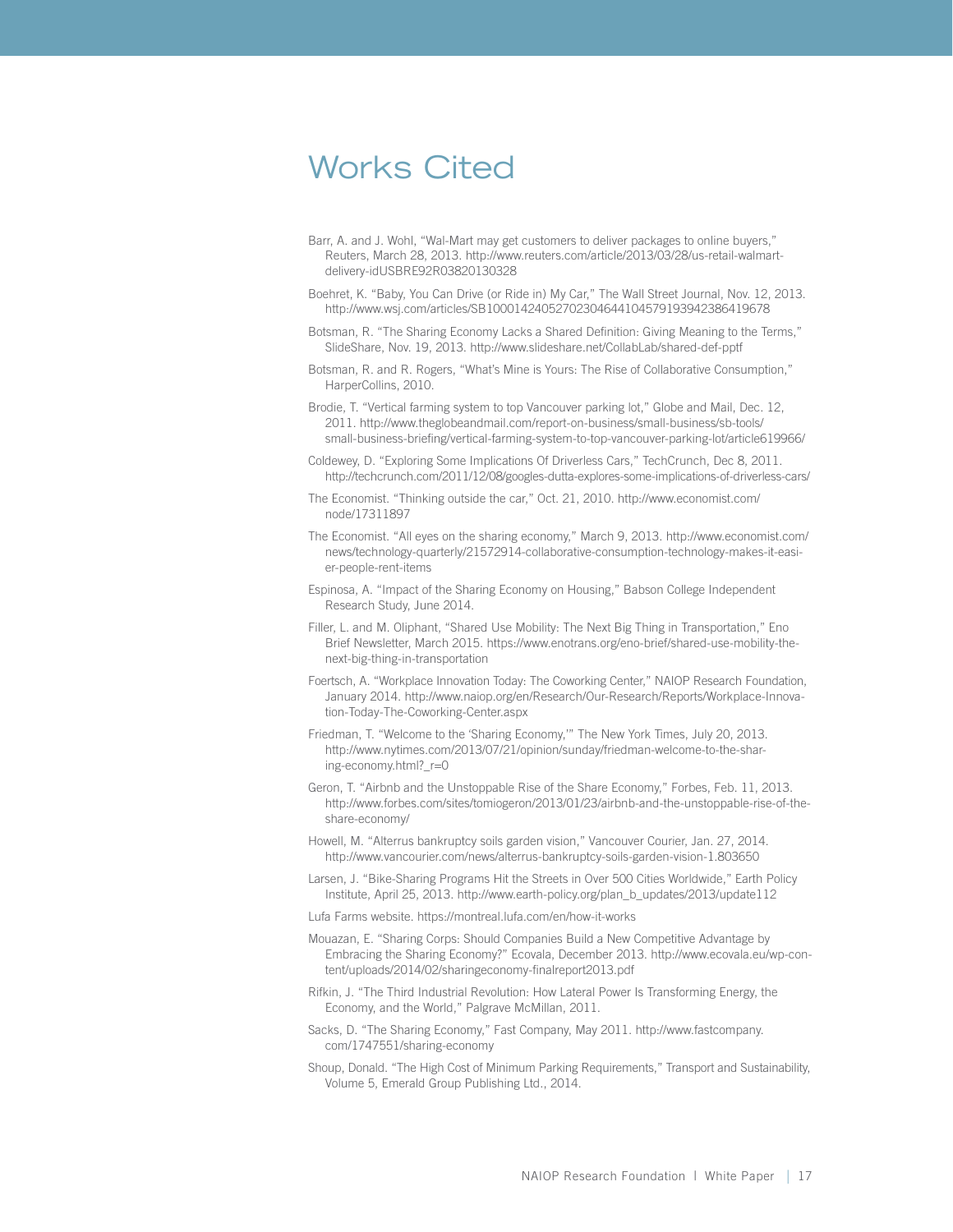- Small Business BC. "Coworking: Alternative Workspace for Entrepreneurs," March 27, 2013; updated Feb. 12, 2015. [http://smallbusinessbc.ca/article/coworking-alternative-work](http://smallbusinessbc.ca/article/coworking-alternative-workspace-entrepreneurs/)[space-entrepreneurs/](http://smallbusinessbc.ca/article/coworking-alternative-workspace-entrepreneurs/)
- Suddath, C. "Work From a Stranger's House: Lessons in efficiency from a Scandinavian startup," Bloomberg Business, Feb. 15, 2015. "http://www.bloomberg.com/news/articles/2015-02-19/hoffice-co-working-puts-freelancers-in-each-other-s-homes
- Sundararajan, A. "From Zipcar to the Sharing Economy," Harvard Business Review, Jan. 3, 2013. https://hbr.org/2013/01/from-zipcar-to-the-sharing-eco/
- Tuan, L. "Electric-bicycle-sharing pilot program to launch in Berkeley, San Francisco in 2014," The Daily Californian, Aug. 28, 2013.
- United Nations Department of Economic and Social Affairs. "World Population Prospects: The 2012 Revision," 2013. http://esa.un.org/wpp/Documentation/publications.htm
- Walsh, B. "Today's Smart Choice: Don't Own. Share," Time, March 17, 2011. http://content. time.com/time/specials/packages/article/0,28804,2059521\_2059717\_2059710,00.html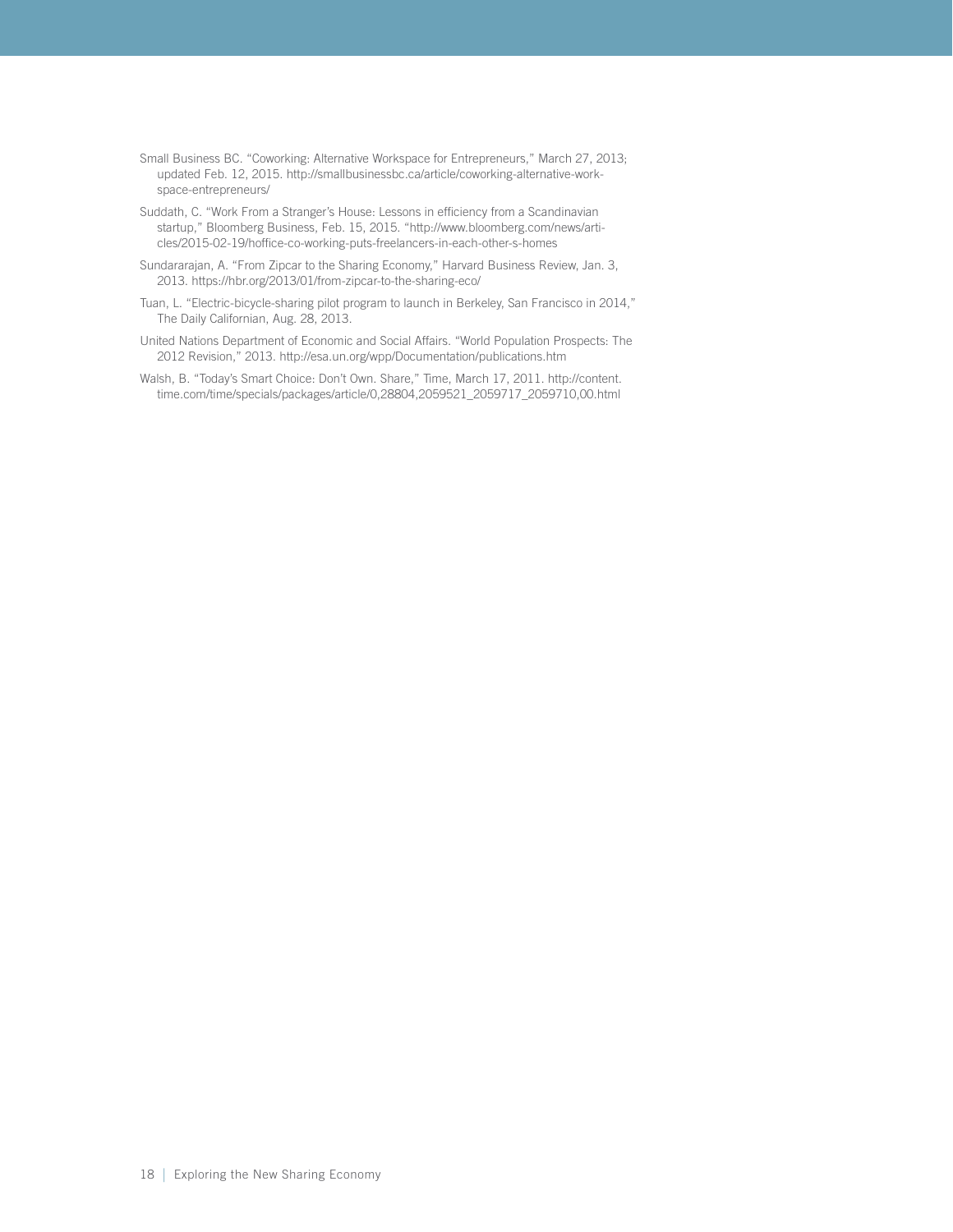### NAIOP RESEARCH FOUNDATION-FUNDED RESEARCH

Available at [www.naioprf.org](http://www.naioprf.org)

The Promise of E-commerce: Impacts on Retail and Industrial Real Estate (2015)

Select U.S. Ports Prepare for Panama Canal Expansion (2015)

Industrial Demand Forecast, First Quarter 2015 Report

Preferred Office Locations: Comparing Location Preferences and Performance of Office Space in CBDs, Suburban Vibrant Centers and Suburban Areas (2014)

Economic Impacts of Commercial Real Estate (2014)

Workplace Innovation Today: The Coworking Center (2013)

Performance and Timing of Secondary Market Investment Activity (2013) Stabilization of the U.S. Manufacturing Sector and Its Impact on Industrial Space (2013)

The Complexity of Urban Waterfront Redevelopment (2012)

The New Borderless Marketplace: Repositioning Retail and Warehouse Properties for Tomorrow (2012)

How Office, Industrial and Retail Development and Construction Contributed to the U.S. Economy in 2011 (2012)

A Development Model for the Middle Ring Suburbs (2012)

How Fuel Costs Affect Logistics Strategies (2011)

Solar Technology Reference Guide (2011)

Trends in Global Manufacturing, Goods Movement and Consumption (2010)

Rooftop Revenue: Making Underutilized Space Profitable Through Energy Harvesting (2010)

"The work of the Foundation is absolutely essential to anyone involved in industrial, office, retail and mixed-use development. The Foundation's projects are a blueprint for shaping the future and a road map that helps to ensure the success of the developments where we live, work and play."

Ronald L. Rayevich, Founding Chairman NAIOP Research Foundation